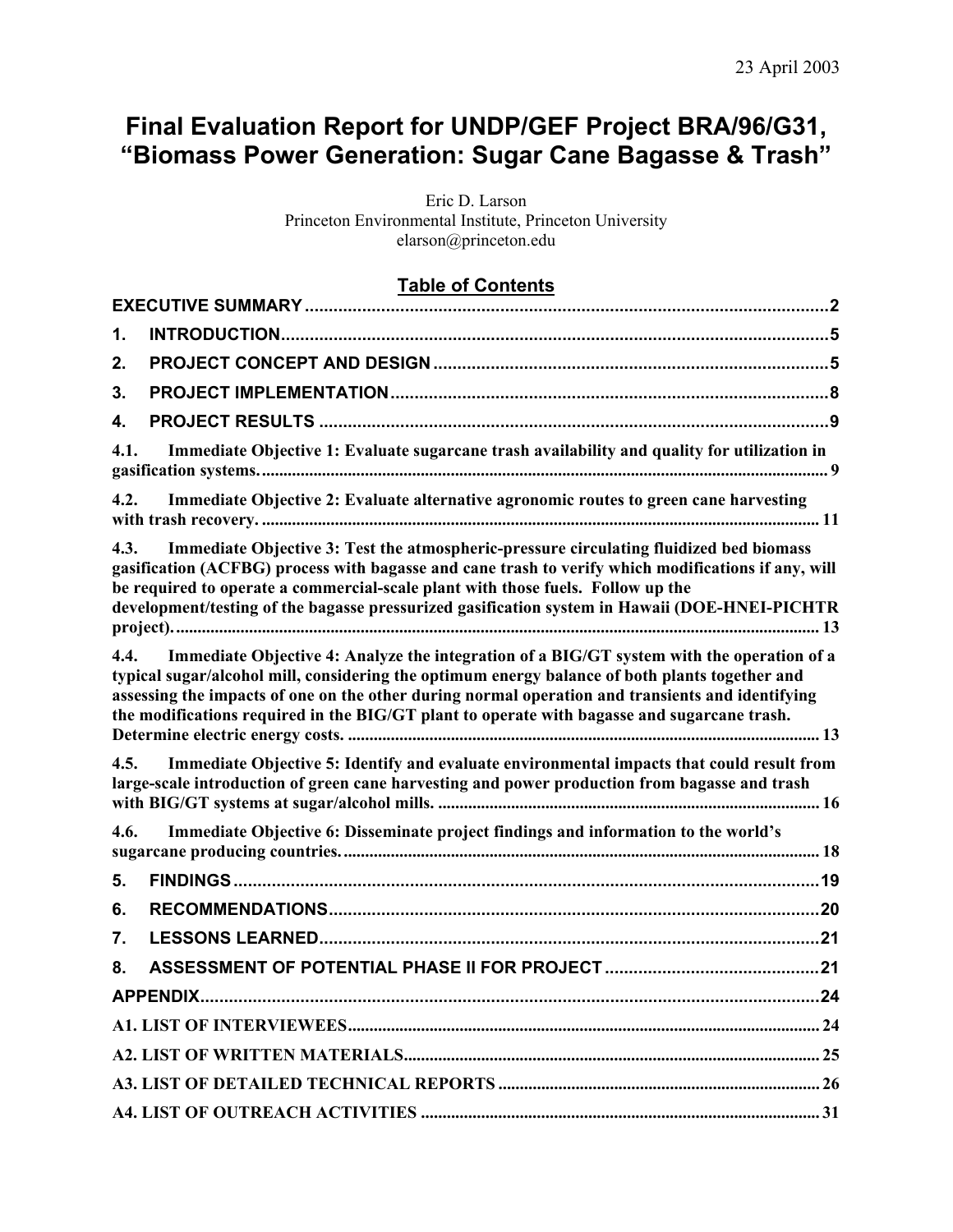## <span id="page-1-0"></span>**Executive Summary**

This project, referred to here as the SCP (sugar cane power) project, was originally designed as an extension of the GEF's Brazil Biomass Gasifier/Gas Turbine Power Plant Demonstration Project (BRA/92/G31) initiated in the early 1990s. The intention of that project, referred to here as the WBP (woody biomass power) project, was to demonstrate the commercial viability of biomass-gasifier/gas turbine (BIG/GT) power plant technology. The WBP project called for building and operating a commercial-scale BIG/GT power plant in Northeast Brazil using plantation-grown wood as fuel. Building on knowledge generated by the WBP, the SCP was designed to involve analytical work and technology development that would enable future implementation of the WBP-type power plant technology with sugarcane-derived biomass as fuel instead of wood. The sugarcane biomass fuels include bagasse, the fiber by-product of sugar extraction from cane stalks, and trash, the tops and leaves of the sugarcane plant that are typically burned off the field before harvest or (with harvest of unburned cane) removed at harvest and left on the field to decompose.

By using plantation-wood or sugarcane biomass as fuel, the biomass gasifier/gas turbine (BIG/GT) technology would produce electricity with essentially no net carbon emissions to the atmosphere: the amount of  $CO<sub>2</sub>$  emitted to the atmosphere from a BIG/GT plant is the same amount of  $CO<sub>2</sub>$  absorbed from the atmosphere in the growing of the plantation wood or the sugarcane residues used to fuel the BIG/GT.

The WBP and SCP projects were strongly supported by the Brazilian government, through the executing agency, the Ministry of Science and Technology (MCT). The strong governmental interest in the projects can be explained in part by the lack of indigenous fossil fuels in Brazil and consequent heavy reliance on hydroelectricity supplies that are unreliable from year-to-year due to rainfall variations. Government interest also stems from the fact that both plantation wood production and sugarcane production are important industries in Brazil from social, economic, and energy perspectives. The commercial introduction of BIG/GT technology offers possibilities for strengthening and expanding business opportunities in these industries, with related positive impacts on employment, national economy, and energy supply.

The WBP project, as originally conceived, stalled after some key technology development steps were completed, but before construction of the demonstration plant began. Before the extent of the WBP difficulties was clear, the SCP project was launched. For reasons not discussed here, the WBP demonstration BIG/GT power plant will not be built with GEF support in the WBP project. Although the SCP was originally designed as an extension of the WBP, the failure of the WBP to be completed has not affected the degree to which the SCP was able to achieve its objectives. This can be attributed to two main factors: 1) sufficient progress was made in the WBP in the development of technology (particularly atmospheric-pressure biomass gasification) to provide a good basis for evaluating the BIG/GT technology for its potential to use sugarcane biomass instead of wood; and 2) a significant component of the SCP dealt with understanding agronomic issues associated with the production, harvesting, storage, and transport of sugarcane biomass as a fuel, which required little, if any, input from WBP findings.

The SCP, which was led by staff at the Copersucar Technology Center (CTC), included a set of well-defined objectives, outputs, and activities. Each activity was well documented in at least one of the more than 100 detailed technical reports that were prepared in the course of the project. An overall conclusion regarding the implementation of the project is that it was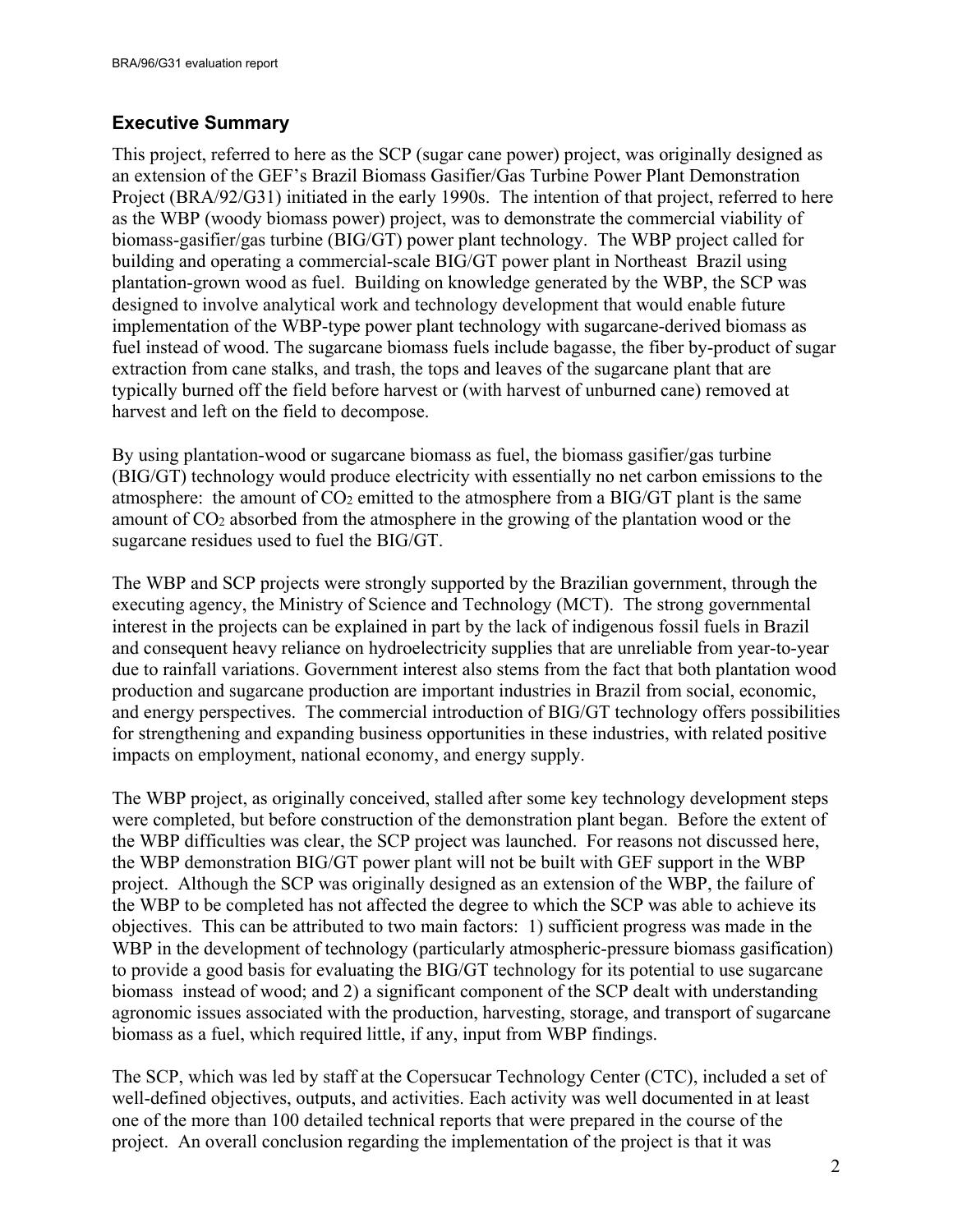completed in a thorough and high-quality fashion. The project met all original objectives, and it has gone beyond these in several areas.

The project established through rigorous experiments and analysis the quality, quantity, and cost (~ US\$ 1/GJ delivered to a mill) of recoverable sugarcane trash as a supplemental fuel to bagasse for power generation at sugarcane mills. The project established that the recoverable quality and quantities of trash can enable surplus power generation year round at sugarcane processing mills in Southeast Brazil, utilizing either conventional cogeneration technology or BIG/GT technology.

An unanticipated but welcome result of the project was that the favorable findings on trash availability and cost have been enthusiastically received by sugarcane mill managers and technicians. The work in the project done by researchers at the CTC provided detailed results, based on clear and transparent methodologies, on the availability, quality, and cost of trash. Prior literature on these issues was not sufficiently rigorous or detailed that investment decisions could be made with confidence. CTC has even developed a preliminary set of cane trash removal and field-treatment guidelines to facilitate practical implementation of trash recovery. Some mill managers are now using the information generated by CTC to begin using trash for energy. This commercial trash utilization activity spawned by the project is an important development, since it marks the beginning of the commercial establishment of trash utilization for energy. If this practice becomes well established commercially, this will remove one major obstacle to successfully introducing BIG/GT technology in the future.

The project also established the technical suitability of sugarcane bagasse and trash as a fuel for atmospheric-pressure gasification. Because \$800K in additional funds for pilot-plant testing of bagasse and trash were made available to the Swedish gasifier company, TPS, from European sources, much more extensive pilot-plant gasification testing was completed than originally envisioned. This gives a very sound basis for scaling up the gasifier design from the pilot-plant size to a commercially-relevant scale.

The project data and analysis showed that BIG/GT technology, with trash supplementing bagasse, could enable a five-fold increase in annual electricity production from a sugarcane mill: electricity production could be increased from 50 to 60 kWh/ton cane processed (with conventional high pressure steam turbine technology firing only bagasse) to 250 to 300 kWh/ton of cane processed with a BIG/GT system using both bagasse and trash.

One activity in the project was estimating the investment costs for a first-of-a-kind commercialdemonstration BIG/GT plant. This cost is high, as would be expected for a first-of-a-kind facility. However, the cost estimate does not represent what could actually be achieved for a first-of-a-kind plant in Brazil, since it relied heavily on cost estimates from TPS for much of the equipment that would be part of the plant. The TPS cost quotes provided to CTC assumed European sourcing of equipment. Since most of the equipment could be manufactured in Brazil, where manufacturing costs would be considerably lower than in Europe, Brazilian sourcing of equipment would reduce the estimated investment cost, perhaps considerably.

An additional cost issue that the project did not address in detail is estimating what the investment costs for a BIG/GT plant are likely to be once the technology reaches commercial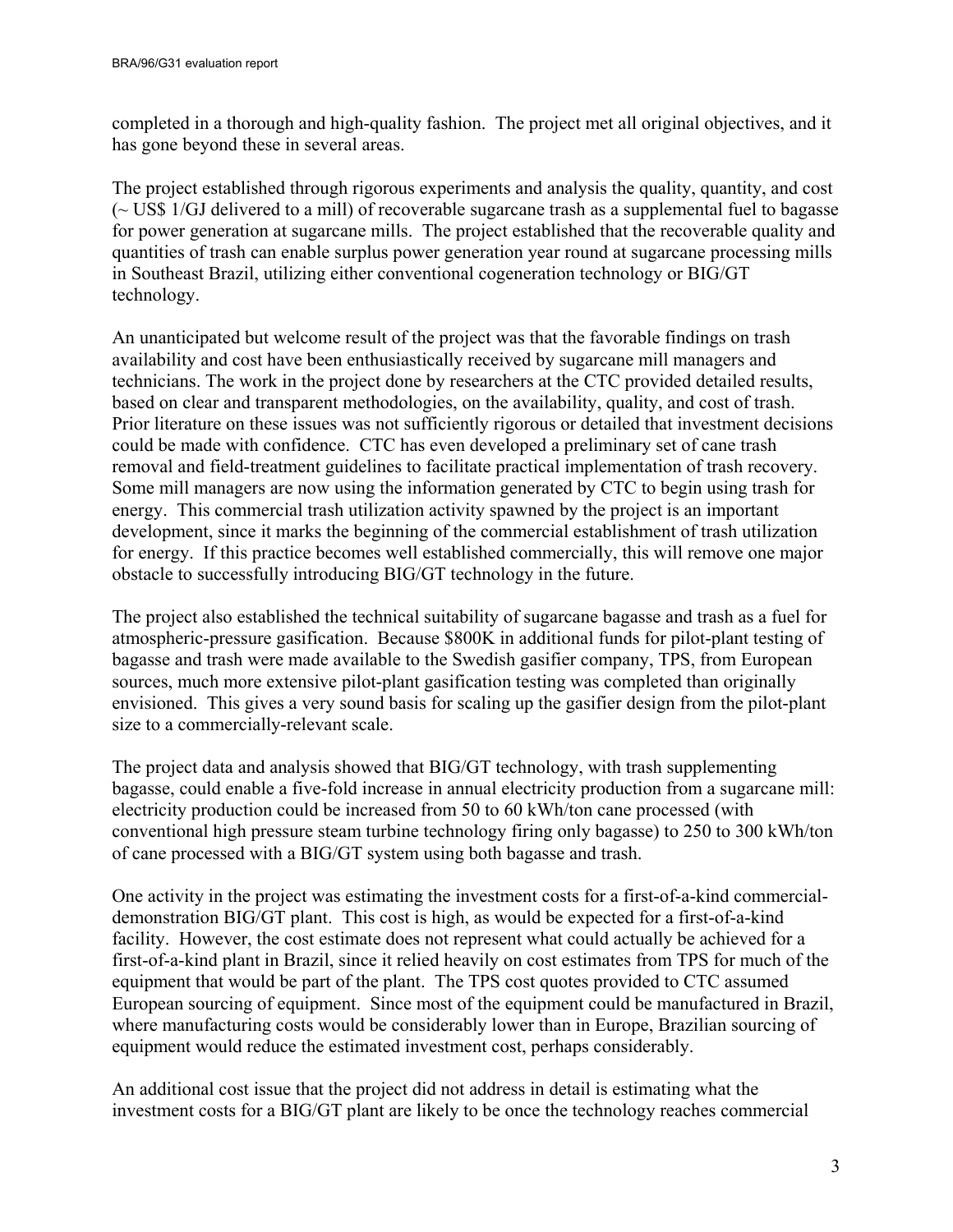maturity. Prior work suggests that commercially-mature BIG/GT technology will be able to generate electricity at costs competitive with alternative generating technologies.

The Companhia Paulista de Forca e Luz (CPFL), one of the largest private electricity generating companies in Brazil, recently has indicated an interest in evaluating in detail the prospective financial viability of a "Brazilianized" first-of-a-kind plant in anticipation of taking a leading role in putting forward a follow-on project to the SCP to build a demonstration BIG/GT plant operating on sugarcane residues at a mill in Southeast Brazil.

From a capacity building perspective, the SCP project can be considered to have been quite successful, having contributed significantly to capacity development at the CTC and across a wide range of stakeholders, both in and out of Brazil. There is widespread awareness of the project amongst government agencies, private industry, universities, and non-governmental organizations in Brazil. Capabilities and knowledge have been enhanced through direct participation in different aspects of the project by CENBIO (which assisted in disseminating project information), the University of Campinas (which now has a gasifier laboratory at CTC supported by CTC staff), the Centro Tecnico Aero-Espacial and the Instituto Tecnologico de Aeronautica at Sao Jose dos Campos, SP, Brazil (which developed expertise in the design and analysis of cane cleaning processes in the course of the project), ESALQ (which undertook work relating to trash availability), Brazilian equipment suppliers such as Dedini and Codistil (which contributed to designing more steam-efficient sugarcane processing plants), and CPFL (which has developed an interest in sugarcane-BIG/GT technology as a commercial opportunity).

The CTC also has ongoing information exchanges and discussions with several important universities and research centers abroad. These exchanges are leading to the implementation of several related research programs. Such efforts will broaden the world's understanding of key issues relating to sugarcane trash use for energy, help create a critical mass of people working on these subjects, and increase awareness more broadly of the climate change problem and potential contributions of the sugarcane sector toward sustainable development, including mitigating climate change.

Considering the size of the sugarcane sector globally, and the rapidity with which harvesting of sugarcane trash could be implemented (as demonstrated by the recent uptake of this technology by some Brazilian growers), it is apparent that there is an enormous near-term potential for the introduction of sugarcane trash as a fuel to enable year-round generation of electricity at sugarcane mills. Some cane-producing regions have already implemented year-round power generation at sugar mills (Guatemala, Hawaii, Mauritius, Reunion), but in all cases fossil fuels (fuel oil or coal) are used to supplement bagasse. The use of sugar cane trash would avoid the use of fossil fuels and attendant CO2 emissions. Trash utilization could begin today in conventional power plants (boiler-steam turbines), but considerably greater reductions in CO2 emissions will result as BIG/GT technology penetrates the market.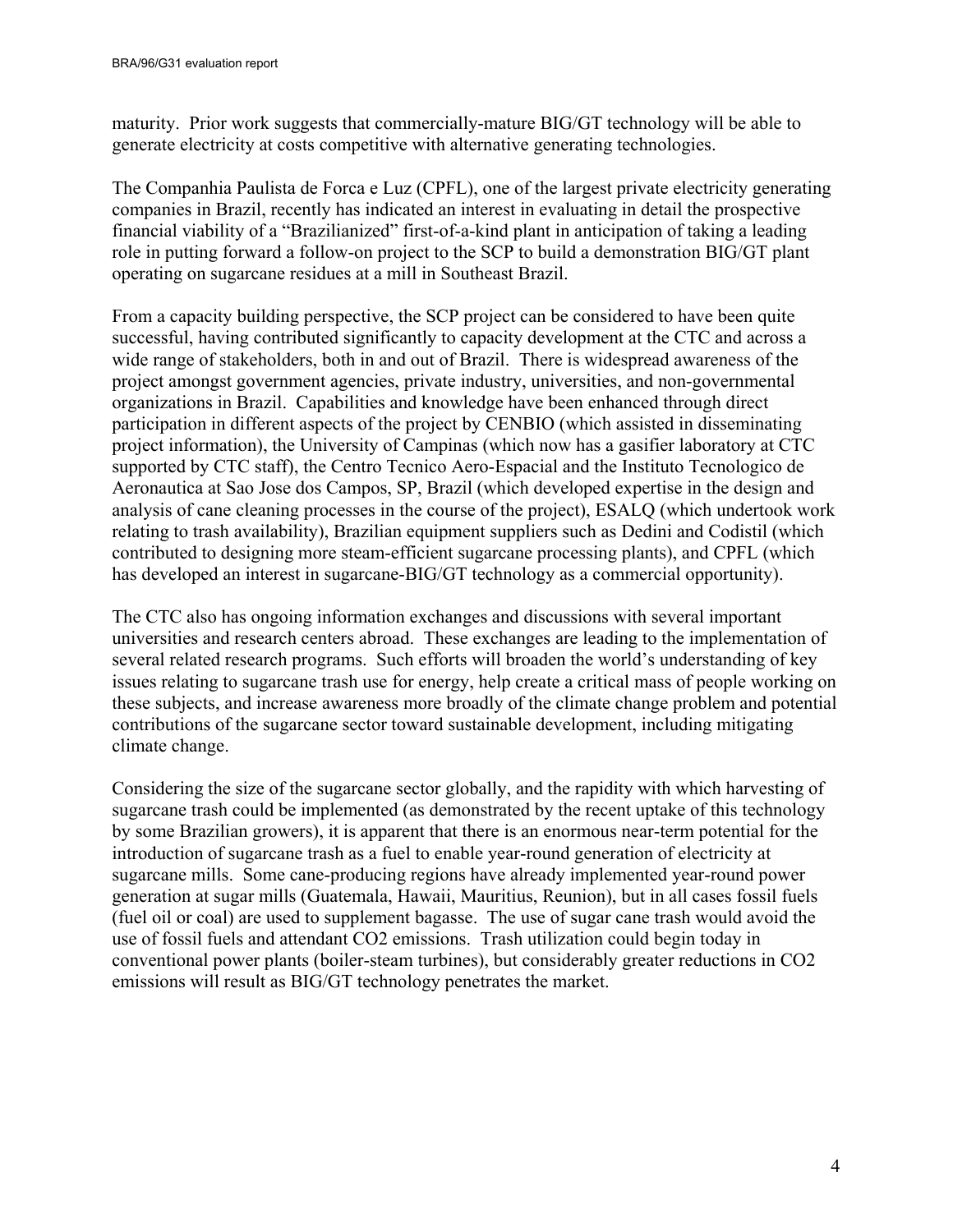## <span id="page-4-0"></span>**1. Introduction**

This report constitutes a final evaluation of UNDP/GEF Project BRA/96/G31, "Biomass Power Generation: Sugar Cane Bagasse and Trash." In carrying out this evaluation, the author of this report interviewed key project participants and stakeholders (see Appendix, A1), reviewed a large number of reports, memos, and other written materials relating to the project (see Appendix, A2), and participated in a meeting convened in early December 2002 by the Sao Paulo State Secretary of the Environment to discuss the possibility of commercial-scale implementation of the sugarcane-residue power generating technology that was the focus of BRA/96/G31.

## <span id="page-4-2"></span><span id="page-4-1"></span>**2. Project Concept and Design**

This project (which will be referred to here as the SCP project, "sugar cane power" project) was originally designed as an extension of the GEF's Brazil Biomass Gasifier/Gas Turbine Power Plant Demonstration Project (BRA/92/G31) initiated in the early 1990s. The intention of that project (referred to here as the WBP project) was to demonstrate the commercial viability of biomass-gasifier/gas turbine (BIG/GT) power plant technology. The design of the WBP project called for building and operating a commercial-scale BIG/GT power plant in the Northeast region of Brazil using plantation-grown wood as fuel. Building on knowledge generated by the WBP, the SCP was designed to involve analytical work and technology development that would enable future implementation of the WBP-type power plant technology with sugarcane-derived biomass as fuel instead of wood. The sugarcane biomass fuels include bagasse, the fiber byproduct of sugar extraction from cane stalks, and trash, the tops and leaves of the sugarcane plant that are typically burned off the field before harvest or (with harvest of unburned cane) removed at harvest and left on the field to decompose.

By using plantation-wood or sugarcane biomass as fuel, the biomass gasifier/gas turbine (BIG/GT) technology would produce electricity with essentially no net carbon emissions to the atmosphere: the amount of  $CO<sub>2</sub>$  emitted to the atmosphere from a BIG/GT plant is the same amount of CO2 absorbed from the atmosphere in the growing of the plantation wood or the sugarcane residues used to fuel the BIG/GT. This is a key justification for GEF support for both the WBP and SCP projects. The GEF funded the WBP and the SCP projects as part of its portfolio of projects under Operational Program 7. The OP 7 program supports projects that have the objective of reducing the cost of near-commercial low-greenhouse gas emitting technologies to speed their commercialization and widespread implementation.

The WBP and SCP projects were also strongly supported by the Brazilian government, through the executing agency, the Ministry of Science and Technology (MCT). The strong governmental interest in the projects can be explained in part by the lack of indigenous fossil fuels in Brazil and consequent heavy reliance on hydroelectricity supplies that are unreliable from year-to-year due to rainfall variations. Government interest also stems from the fact that both plantation wood production and sugarcane production are important industries in Brazil from social, economic, and energy perspectives. The commercial introduction of BIG/GT technology offers possibilities (especially as pre-harvest burning of cane fields is phased out to eliminate a major source of air pollution during the harvest season) for strengthening and expanding business opportunities in these industries, with related positive impacts on employment, national economy, and energy supply.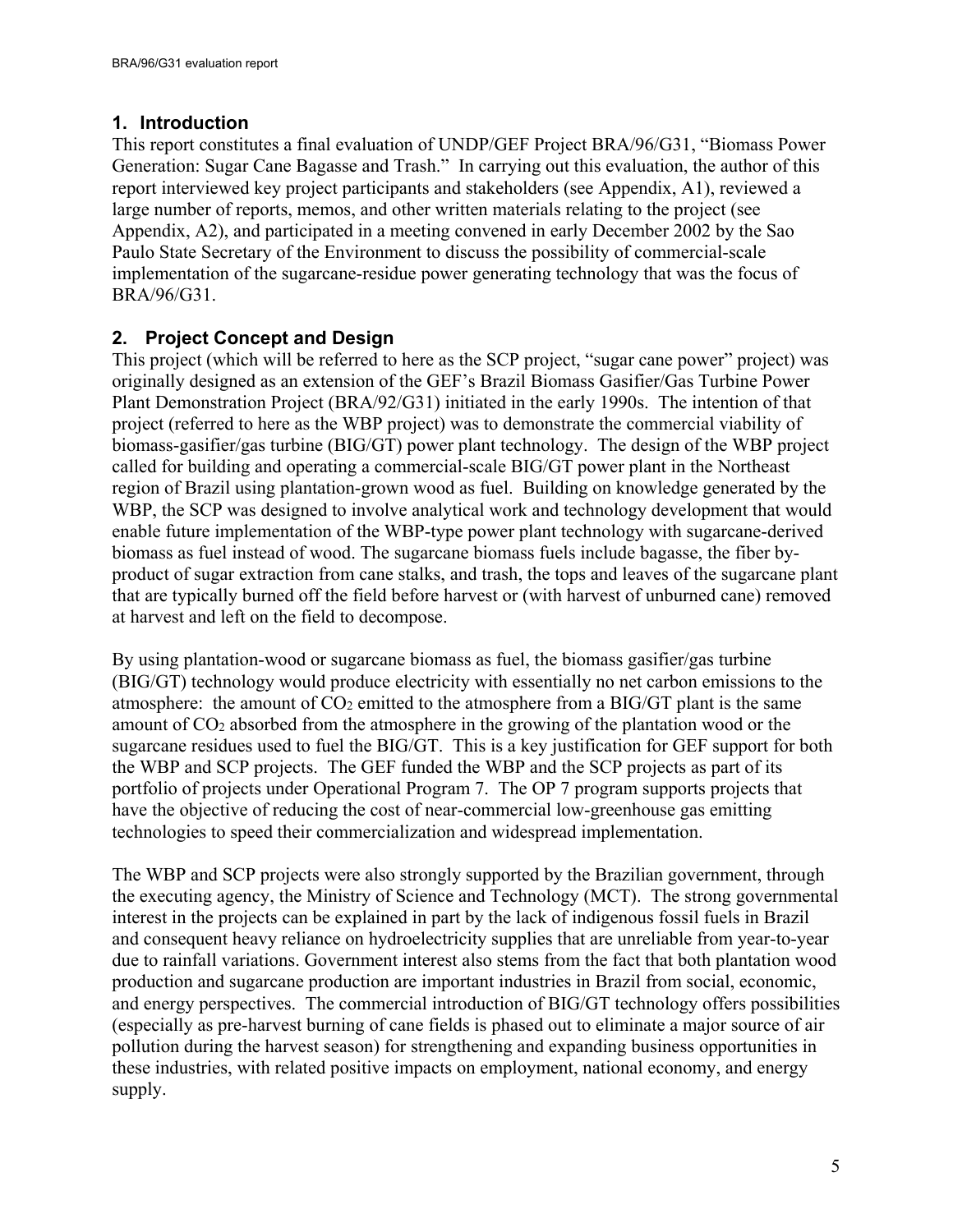The WBP project, as originally conceived, stalled after some key technology development steps were completed, but before construction of the demonstration plant began. Before the extent of the WBP difficulties was clear, the SCP project was launched. It now appears that a wood-chip fired demonstration BIG/GT power plant will not be built in the WBP project. The difficulties encountered by the WBP project – primarily institutional and not technical – are many and complex and will not be discussed here. However, since the SCP project was originally designed as an extension of the WBP, the reader may have some concern that the SCP would not be able to be successfully completed in the absence of successful completion of the WBP. In fact, as discussed in greater detail below, the design of the SCP project provided for flexibility that enabled successful completion of the project even without the successful completion of the WBP.

With the SCP project nearly complete, and the WBP project, as originally designed, not going forward with a commercial-scale demonstration power plant, discussions began in 2002 among stakeholders of the possibility of a commercial-scale demonstration power plant being put forward using sugarcane biomass as the fuel, rather than wood chips, and locating such a plant in the Southeast of Brazil (see Section [8\)](#page-20-1). As of this writing, the Companhia Paulista de Forca e Luz (CPFL) is the leading candidate company to take such a project forward. CPFL is one of the largest private electricity generating companies in Brazil.

Although the SCP was originally designed as an extension of the WBP, the failure of the WBP to be completed as designed has not affected the degree to which the SCP was able to achieve its objectives. This can be attributed to two main factors: 1) sufficient progress was made in the WBP in the development of technology (particularly atmospheric-pressure biomass gasification) to provide a good basis for evaluating the BIG/GT technology for its potential to use sugarcane biomass instead of wood; and 2) a significant component of the SCP dealt with understanding agronomic issues associated with the production, harvesting, storage, and transport of sugarcane biomass as a fuel, which required little, if any, input from WBP findings.

The original immediate objectives of the SCP were the following:

- 1. Evaluate sugarcane trash availability and quality for utilization in gasification systems.
- 2. Evaluate alternative agronomic routes to green cane harvesting with trash recovery.
- 3. Test the atmospheric-pressure circulating fluidized bed biomass gasification (ACFBG) process with bagasse and cane trash to verify which modifications, if any, will be required to operate a commercial-scale plant with those fuels. Follow up the development/testing of the bagasse pressurized gasification system in Hawaii (DOE-HNEI-PICHTR project with special emphasis on the performance of the gasifier feeding system and on final gas quality).
- 4. Analyze the integration of a BIG/GT system with the operation of a typical sugar/alcohol mill, considering the optimum energy balance of both plants together and assessing the impacts of one on the other during normal operation and transients and identifying the modifications required in the BIG/GT plant to operate with bagasse and sugarcane trash. Determine electric energy costs.
- 5. Identify and evaluate environmental impacts (and propose mitigation measures for negative impacts) that could result from large-scale introduction of green cane harvesting and power production from bagasse and trash with BIG/GT systems at sugar/alcohol mills.
- 6. Disseminate project findings and information to the world's sugarcane producing countries.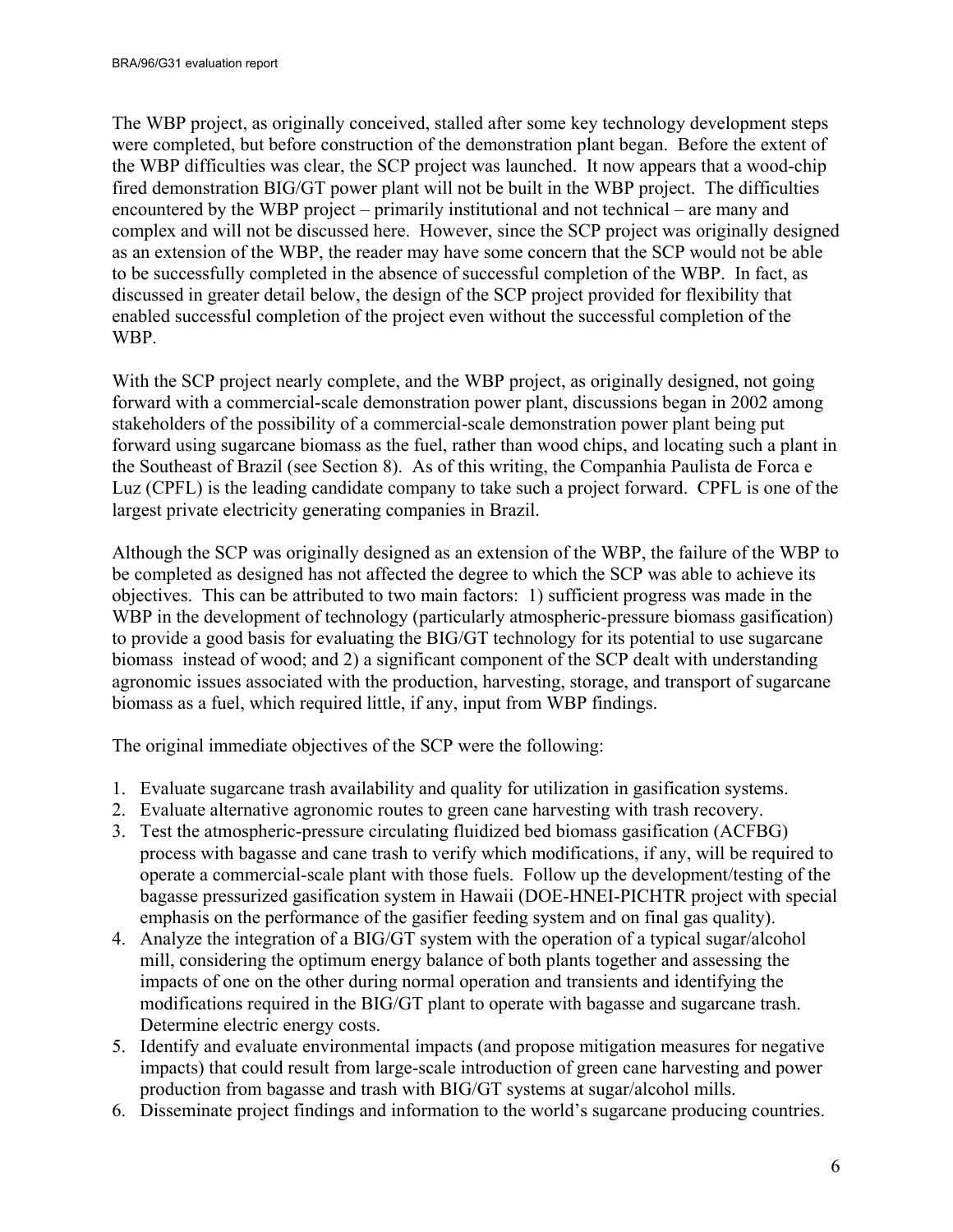Each objective had associated with it a set of well-defined outputs, which were generated, in this reviewer's judgment through well-coordinated and logically designed activities. Each activity is well documented in one or more of the more than 100 detailed technical reports that were prepared in the course of the project (see Appendix, A3, for list of reports and activities on which they report.)

The project scheduling was determined in large part by the requirements for meeting the first two objectives listed above. The main considerations in this regard were the time required for growing a crop of sugarcane and the window of time for normal harvesting of the cane. Activities were carried out over the course of two or more growing seasons, and the activities were generally completed on schedule.

One revision to the work plan was made at approximately the  $22<sup>nd</sup>$  month of what was envisioned originally as a 30 month project. At that time, additional activities (within the framework of the above objectives) were identified as important to improve the chances of achieving economic viability for BIG/GT systems using sugarcane bagasse and trash. As discussed in detail later (see Section [4\)](#page-8-0), the additional activities related to *i)* better understanding the potential for commercial use of "high-biomass" sugarcane varieties that could make more biomass available per hectare for power generation than existing varieties; *ii)* quantitatively understanding the cost implications of sugarcane trash recovery that involves leaving some trash on the field for its herbicide effect; and *iii)* pilot-plant gasification testing of loose bagasse and trash (in addition to the gasification of pelletized forms of these fuels that was undertaken as part of the original work plan).

No new GEF funding was required to undertake the additional activities, because some cost savings were achieved in the original work plan. The savings came from several sources:

- Some purchases of equipment or services that were originally to be done with GEF funds were done instead using Centro de Tecnologia Copersucar (CTC) funds, since delays in approval of the use of GEF funds for such purchases threatened to introduce long delays in the project. For example, if equipment for harvesting trials were not available at the time of harvest, the current harvest season would be missed, and it would be a minimum of another year before such trials could be run.
- Some equipment originally intended to be purchased (e.g., baler costing \$60,000) was loaned to the project by the equipment manufacturer, at no cost to the project.
- The original work plan included a second round of gasifier testing, but the work plan specified a mid-course decision as to which specific tests would provide the most useful information for the project. The originally envisioned second-round tests were replaced in the revised work plan with a different set of tests.

The originally estimated cost of the project was US\$7.4 million, consisting of \$3.75 million from GEF and the balance from the Brazilian government or CTC. However, CTC invested considerably more of its own resources than originally envisioned, and additional in-kind resources were contributed by sugar mills and equipment suppliers that cooperated with CTC in carrying out the work. The actual project cost exceeded \$11 million. CTC's rough accounting of other sources and amounts contributed to the project are as follows: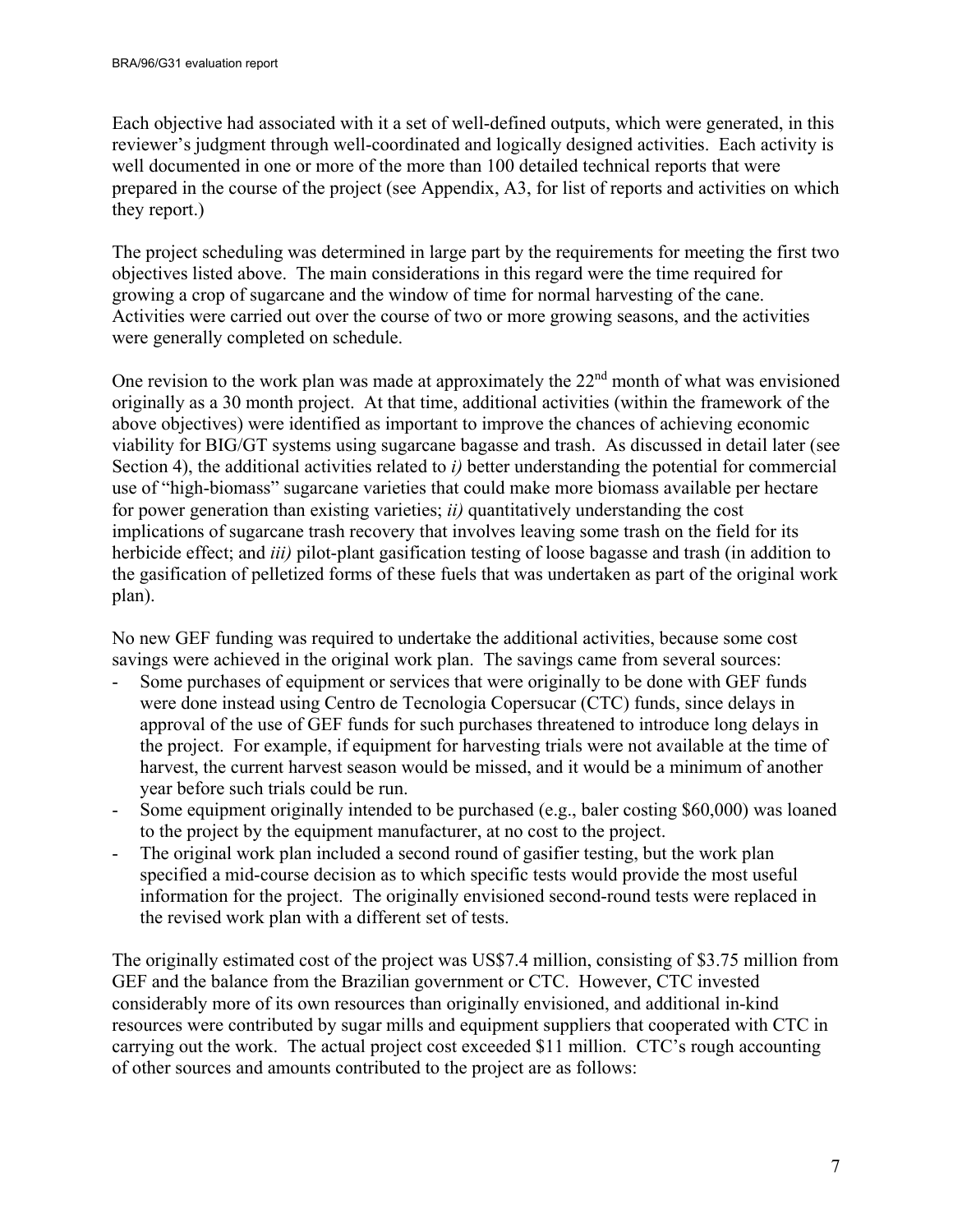| <b>Cash or in-kind Contributor</b> | <b>Notes</b> | <b>Million US \$</b> |
|------------------------------------|--------------|----------------------|
| <b>CTC</b>                         | (a)          | 5.268                |
| Case-New Holland                   | (b)          | 0.030                |
| Copersucar sugar mills             | C.           | 1.580                |
| EU and STEM                        |              | 0.800                |
| <b>GEF</b>                         |              | 3.750                |
| <b>TOTAL</b>                       |              | 11.43                |

(a) These are CTC labor costs for engineers and technicians. (Costs for equipment purchases are not included. These were relatively minor.) The original project proposal to GEF was made by CTC in 1993. CTC began work shortly thereafter – before GEF funds were awarded. The original project work plan took into account this fact. Because of the seasonal dependence of the work relating to sugarcane production and harvesting, if CTC had not begun work in advance of GEF approval, the project could not have been completed on the schedule defined in the project document. The CTC activities undertaken before formal approval of the project by GEF account for about half of the indicated CTC total expenditures on the project.

- (b) The Case-New Holland company provided a baler and support staff at no cost to CTC for approximately two months in each of two harvesting seasons.
- (c) CTC estimates that in-kind contributions from sugar mills to the project totaled about 30% of CTC's cost contribution to the project. The mills' support included administration of experiments (mill manager, area chiefs, etc), labor for equipment operation, labor for data collection, equipment time (tractors, harvesters, trucks, etc), areas put at CTC's disposal to set up experiments, operating costs related to fuels, lubricants, and other consumables, delays in normal mill activities, and other miscellaneous costs. In addition, one sugar mill paid the full \$2.2 million cost for a dry cleaning station that was used by the project for testing. This costs is not included in the total shown here, since the cleaning station subsequently went into full commercial use at the mill.
- (d) The European Union (EU) and the Swedish national energy agency (STEM) provided funding support to TPS, the Swedish gasifier developer that was selected to participate in gasification testing. TPS used this support to develop a feeding system for loose bagasse and trash and to increase the number of gasification pilot tests from one to four.

## <span id="page-7-0"></span>**3. Project Implementation**

The project appears to have been implemented relatively smoothly, with only minor difficulties encountered along the way. Activities were completed generally on schedule and under budget while generating the specified substantive results.

One issue that created minor difficulties was the lack of pre-defined indices for measuring successes in the project. This was an oversight in the preparation of the project document. However, this shortcoming was recognized during the project implementation-reporting period (1999), and CTC, UNDP, and MCT (Ministry of Science and Technology) agreed at that point that a criterion for success of any particular activity would be the percentage of that activity completed. CTC subsequently has identified broader indicators of project success, impact, and sustainability, and these are discussed below in Section [4.](#page-8-0)

An additional minor difficulty arose with sub-contracting for some inputs to several of the activities. A note about this appears in the 1999 Project Implementation Report (PIR). Specifically, difficulties were encountered with contracting for: *i)* purchase/transport of bagasse samples from Brazil to Sweden for gasification tests (Activity 3.1.1); *ii)* pinch analysis of the potential for reductions in mill steam consumption (Activity 4.2.5); *iii)* aerodynamic modeling and design of cane dry cleaning stations (Activity 2.2.2); and *iv)* part of the laboratory analysis to characterize sugarcane trash as a gasifier fuel (Activities 1.3.2 and 1.3.6).

The difficulties in sub-contracting appear to have been due largely to poor coordination and communication among the three key involved institutions: CTC, UNDP, and MCT. The reasons for the poor coordination and communication are not entirely clear. Ultimately, however, the required sub-contract inputs were satisfactorily obtained, except for the pinch analysis, which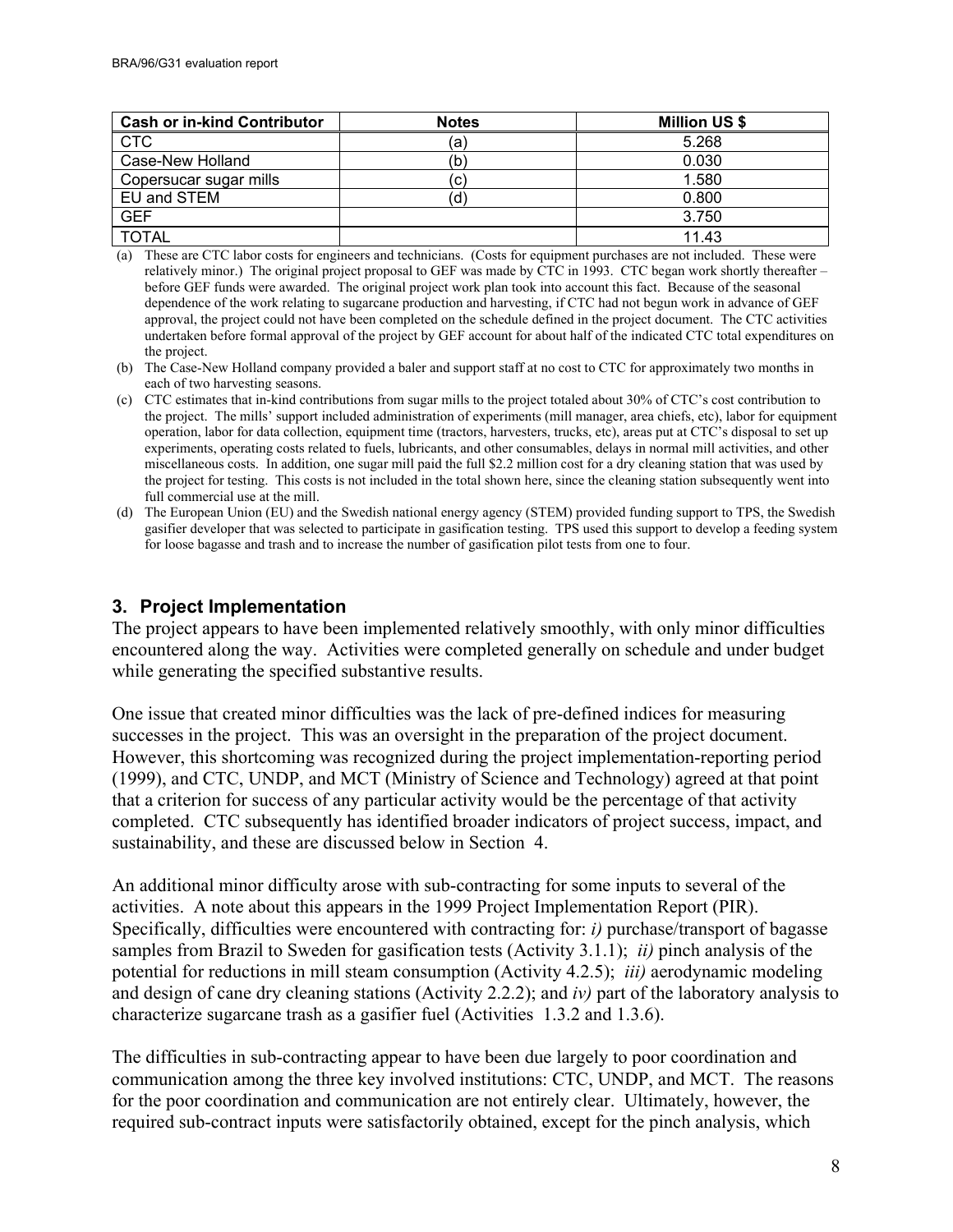was ultimately deemed (correctly, in this reviewer's opinion) not to be an essential input to the overall project.

CTC found somewhat onerous the requirement that it prepare a formal report to MCT with each invoice for payment. In retrospect, however, this reporting requirement led to the existence of a comprehensive and detailed set of project reports documenting every aspect of the work. This set of documents will likely prove very valuable in the future as additional work is undertaken at CTC and elsewhere towards commercializing the application of bagasse and trash BIG/GT systems at sugarcane factories.

From a broader implementation perspective, the project can be considered to have been quite successful. There is widespread awareness of the project amongst government agencies, private industry, universities, and non-governmental organizations in Brazil, as well as amongst sugarcane industries worldwide. Capabilities and knowledge at Brazilian institutions have been enhanced through direct participation in different aspects of the project, including at CENBIO (which assisted in disseminating project information), the University of Campinas (which now has a gasifier laboratory at CTC supported by CTC staff), the Centro Tecnico Aero-Espacial and the Instituto Tecnologico de Aeronautica at Sao Jose dos Campos, SP, Brazil (which developed expertise in the design and analysis of cane cleaning processes in the course of the project), ESALQ (which undertook work relating to trash availability), Brazilian equipment suppliers such as Dedini and Codistil (which contributed to designing more steam-efficient sugarcane processing plants), and CPFL, the private electric utility in Sao Paulo state (which has developed an interest in sugarcane-BIG/GT technology as a commercial opportunity).

In addition to involving a number of institutions directly in the project, awareness of the work in the project was raised via a widely-distributed regular newsletter. (See Appendix, A4, for newsletter distribution list.)

## <span id="page-8-0"></span>**4. Project Results**

This section briefly summarizes the main achievements associated with each of the six objectives of the project. The final project report (available in draft at the time of this writing) provides quantitative, integrated, and comprehensive discussion of all of the work undertaken in the project.

## <span id="page-8-1"></span>**4.1. Immediate Objective 1: Evaluate sugarcane trash availability and quality for utilization in gasification systems.**

*Output 1.1*. The most important result from this set of activities was the accurate measurement of the amount of trash produced (trash produced per unit of sugarcane stalk) for common commercial varieties of sugarcane grown in Southeast Brazil. The careful measurements made in this work help to clarify the actual potential supply of sugarcane trash in SE Brazil. Prior to this work being completed, authors in the literature reported a wide range of trash production rates, so there was considerable uncertainty about the actual availability of trash in any specific case. For purposes of designing a trash-fueled power plant, accurate trash production rates, of the type determined in this project, are essential inputs.

*Output 1.2*. This output actually belongs logically under immediate objective 2, which is where it is discussed in this report.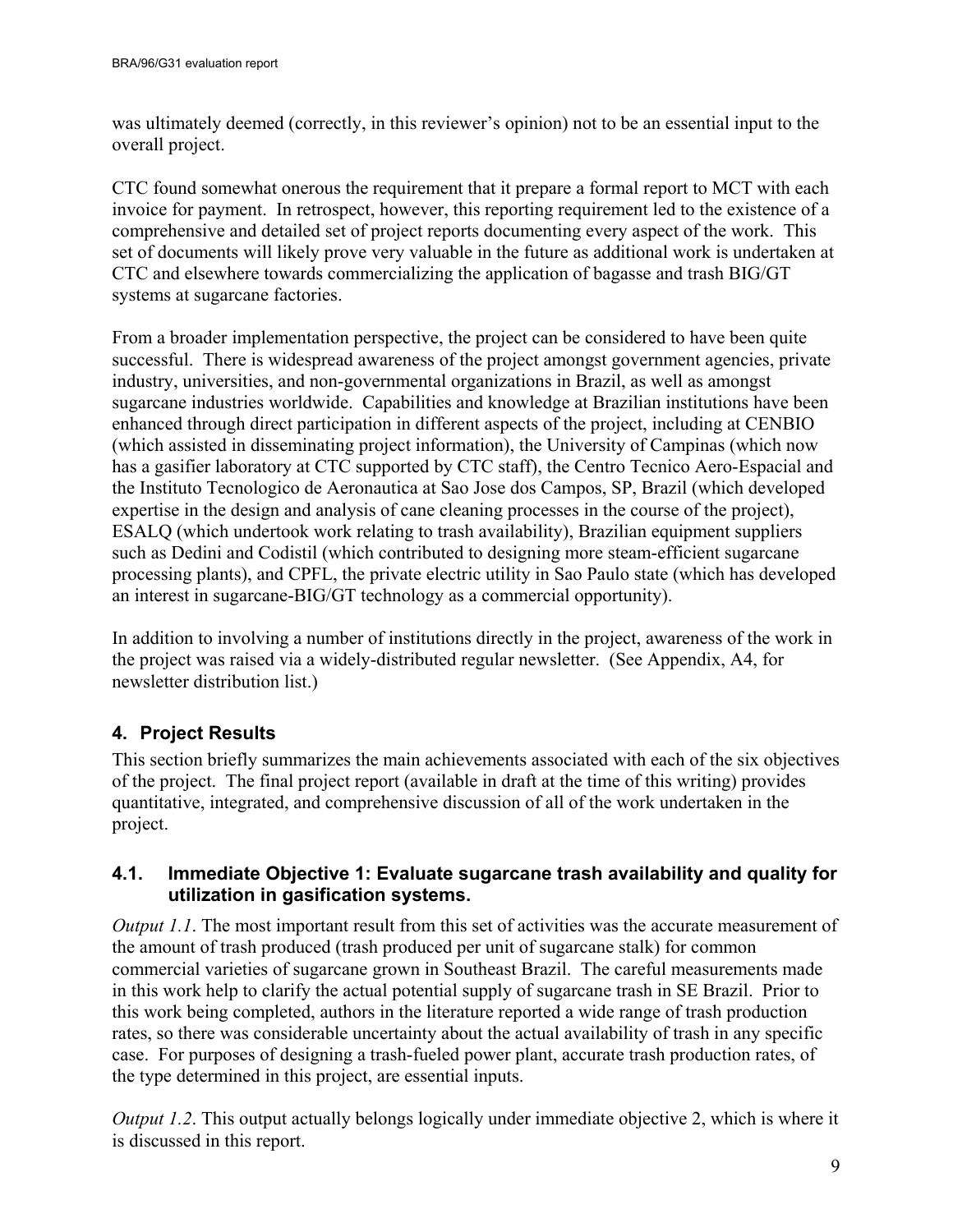*Output 1.3*. This set of activities involved detailed physical and chemical characterization of sugarcane trash as a fuel for gasifiers or boilers. Characterizations were separately developed for three components of the trash: green leaves, dry leaves, and tops. Extensive, detailed data of this type were not previously available in the literature. They are essential data for designing effective and reliable trash gasifiers or boilers.

*Output 1.4 (supplemented by Outputs 1.7 and 1.8 defined in the revised work plan)*. The costs and benefits of removing trash from unburned fields at harvest was systematically investigated, and recommendations were developed regarding the extent to which trash removal should be undertaken. Generically, the potential benefits of leaving trash on the field include weed control, wind and rain erosion protection, increased soil infiltration of water/reduced soil surface evaporation of water, reduced soil temperatures, and increased soil biological activity. Potential costs of leaving trash on the field include fire hazard during and after harvest, more difficulties with mechanical cultivation, more difficult ratoon fertilizing, more difficult selective weed control, reduced cane yields due to delayed ratooning and formation of gaps between sprouts, and an increase in populations of pests that thrive under trash blankets.

The project found that the extent of recommended trash removal depends on specific conditions at the field such as cane variety, stage of cut, topography, climate, and other factors. Based on the collected data the project formulated guidelines under which trash *(a)* removal is always recommended, *(b)* can be removed after technical and economic considerations are examined, *(c)* can be partially removed. These guidelines are now starting to be used by some sugarcane owners who are collecting trash for use as fuel in existing combustion systems.

The project work paid special attention to the effect on weed growth of trash removal or trash blanketing. The effect of trash removal on weed growth was examined through field experiments with removal rates ranging from 0% (no trash removed) to 100% (all trash removed). The main finding of this work was that a minimum of ⅔ of the trash should be left on the field in order (with no other field treatment) to achieve an herbicidal effect equivalent to that achievable with chemical or physical weed treatments. It was further learned that under some weather conditions or with some specific pest or weed species present, even a ⅔ trash blanket may not be sufficient to fully control weeds.

*Output 1.5 (supplemented by Outputs 1.9 and 1.10 defined in the revised work plan)*. The effort in this set of activities focused initially (in the original work plan) on evaluating experimental sugarcane clones that were bred for high biomass yield, with little regard to sugar yield. High biomass clones can produce significantly larger amounts of trash and bagasse, making them especially attractive for biomass-based power production at a sugarcane mill. However, most of the high biomass clones that CTC evaluated in its initial work gave unacceptable sugar yields. Since sugar is the most important revenue source, even when there is substantial biomass-energy byproduct from sugarcane production and processing, the experimental high-biomass clones offered little economic benefit relative to existing commercial clones. Furthermore, to develop any new experimental clone into a commercially viable species requires 12 or more years to achieve.

After these conclusions were reached, CTC identified a different strategy to pursue in this work, which they implemented as part of the revised work plan. The approach involved looking at a wide variety of already-commercialized cane species to identify ones with both high sugar yield and high biomass yield. Surprisingly, some species with nearly identical sugar yields had considerably different biomass contents. Traditionally, cane species used commercially are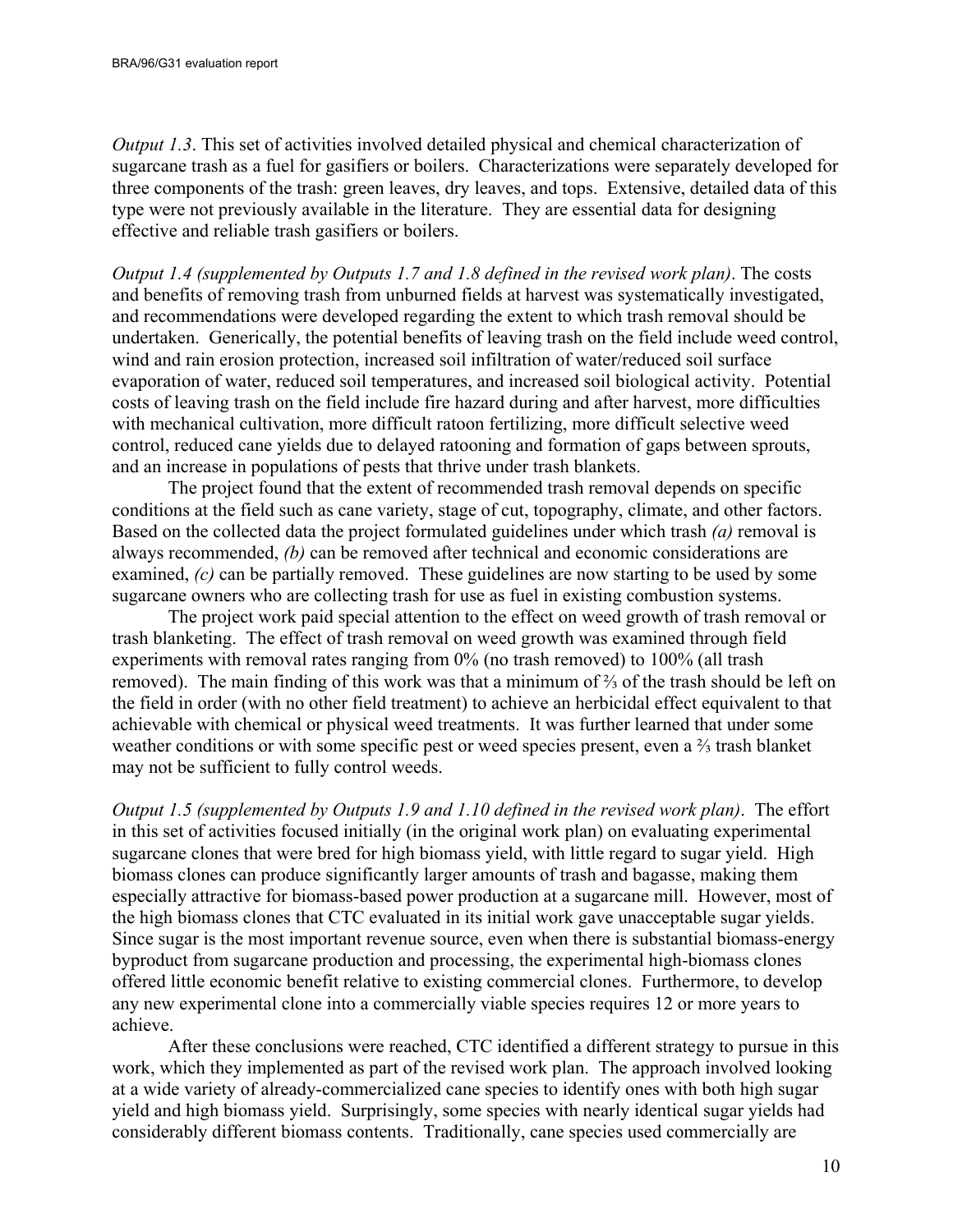chosen for their good sugar yield, with no regard to fiber content (or with preference given to lower fiber contents). If energy production from the biomass is factored into the economics of sugarcane processing, a different choice of species might be appropriate.

Traditionally a "contribution margin" calculation is done to assess the economical viability of a cane species before it is selected for production. This calculation actually penalizes fiber content. Thus, CTC recommended a modification to the calculation when electricity is intended as a co-product with sugar. The modified calculation would consider such factors as production cost of electricity, cost of trash recovery, quantities of trash and bagasse available, potential electricity revenues, and others. Using this modified approach, CTC analysts examined the overall cost impact of a variety of high-fiber canes. They concluded that a sugarcane variety with higher than conventional fiber (bagasse) content would be unlikely to increase economic gains to the sugar/energy producer. However, they also concluded that a variety with higher trash content may be able to increase economic benefits, but only if the value of the trash is sufficiently high.

#### <span id="page-10-0"></span>**4.2. Immediate Objective 2: Evaluate alternative agronomic routes to green cane harvesting with trash recovery.**

All of the activities under this objective were aimed at developing and evaluating equipment for harvesting and processing sugarcane trash to prepare it for use for energy at the mill. An equally important task was to develop a quantitative understanding of the cost of recovering and delivering trash to a mill using different strategies. Different agronomic routes to trash recovery will result in different quantities of trash being available at a mill.

Four agronomic routes were identified for detailed investigation at the start of the project. Two of these involved harvesting unburned whole cane and two involved harvesting unburned chopped cane. After expending some effort (see Output 2.1), the whole cane routes were deemed unviable. The project findings regarding the two chopped-cane harvesting routes led CTC engineers to identify another, lower-cost route for trash recovery with chopped-cane harvesting. This route was investigated in detail as part of the revised work plan. After completing this project CTC is planning to continue to develop effective trash recovery systems because a number of existing sugar mills have expressed strong interest in utilizing trash for energy.

*Output 2.1*. This set of activities involved the development of a mechanical harvesting machine for unburned whole-cane. The machine was developed, but had some limitations that led to it being abandoned for this project. The machine was unable to efficiently cut fields producing more than 70 tonnes of cane per hectare. This threshold yield level is low by SE Brazil standards. More importantly, the increasingly popular choice among cane growers in Southeast Brazil for mechanical harvesting is chopped-cane harvesting. The CTC opted to pursue greencane harvesting options involving chopped cane, which would be more familiar to area farmers. (CTC engineers feel that the technical limitations on whole-cane harvesting could be overcome with considerably more effort, but chose to pursue chopped-cane harvesting, which was more promising.)

*Output 2.2.* One option for trash collection is to transport the stalk and some trash (or all trash) together to the mill site, where the trash would be separated from the stalks before milling. To achieve the separation, a "cane cleaning station" is needed. Prior to the start of the project, CTC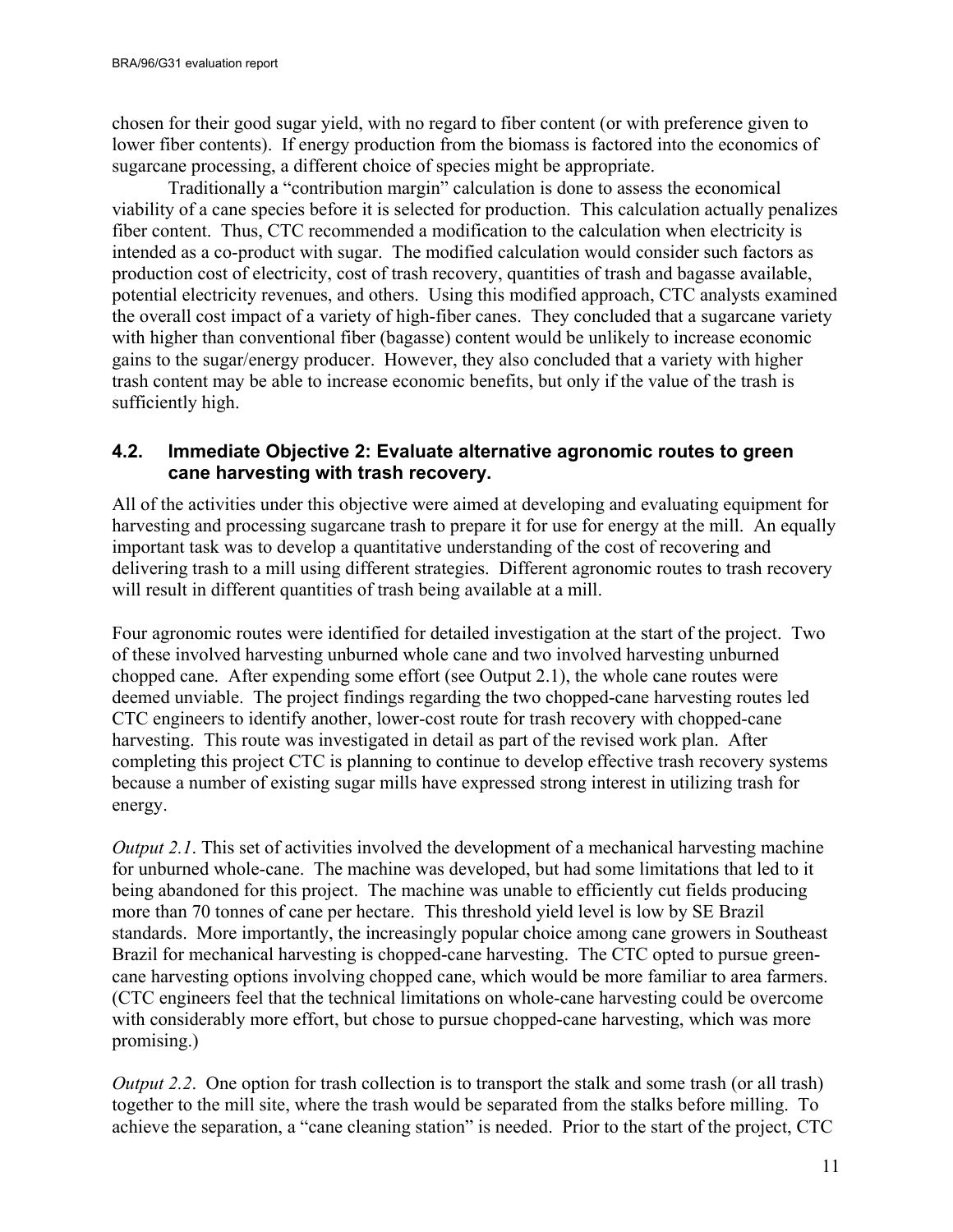had developed a prototype cleaning station, which was installed at the Quata Sugar mill during the 1994/95 crop. As part of the SCP project, design modifications were made to this prototype, having in mind commercial-scale application of the technology. Extensive testing of the modified prototype was carried out (including in the revised work plan, as defined by Output 2.7), with considerable success. One sugar mill has already commissioned CTC to build a commercial-scale unit for immediate use. The rationale for this mill's investment decision (despite not using trash for energy) is that the cleaning station reduces fiber content that is sent to the cane mills, which reduces sugar losses and maintenance costs. The estimated payback time on this investment is about two years (not considering use of trash for electricity generation).

*Output 2.3.* Some of the agronomic routes to trash collection would involve harvesting the cane and leaving some or all of the trash on the field. The trash on the field would then be collected for transport to the mill. One set of activities focused on developing and analyzing the feasibility of baling field trash and transporting bales to the mill. Pre-project work by CTC identified large square bales as the most promising geometry for baling. In the project, two candidate trash baling technologies were identified, one made by Case-New Holland and one made by Claas. The Case-New Holland unit was selected for testing in large part because Case agreed to contribute in-kind support to the project in the form of a loaned baler and personnel to support its use. Subsequently, baling measurements were carried out over two different harvest seasons. The measurements focused on quantifying efficiency of trash baling and transport (i.e., the fraction of original fiber material that is actually delivered to the mill), along with the cost of these activities. Satisfactory results were obtained.

*Output 2.4*. Trash bales cannot be fed directly into a gasifier (or conventional boiler). This set of activities focused on understanding the feasibility and cost of processing bales of trash delivered to a mill into a form suitable for feeding to a gasifier (or boiler). Purchase and field testing of equipment was originally envisioned, but insufficient budget was allowed for this. As a result, CTC borrowed small-scale equipment from several sources to run pilot-scale tests. Reasonable results were obtained, but the test data were not sufficient to allow reliable scale up of the equipment. Considering the test results and CTC's experience in the design of cane milling equipment (knives, shredders, etc.), a detailed design of a trash-bale processing system has been prepared. Given the immediate interest among sugarcane mills in the use of trash for energy, CTC is planning to continue development efforts in this area after the end of the SCP project.

*Output 2.5*. This set of activities (together with Output 1.2 and, in the revised work plan, Output 1.7) involved comprehensive measurements and analysis of each of five agronomic routes to trash harvest and recovery. The main results from this analysis were detailed quantitative mass balances for each route. From these results, the quantities of trash that would be available at the feed point to a gasifier (or boiler) were determined. In all cases, the amount available for feed to the gasifier is less than the total trash produced on the field due to harvesting, baling, transport, and shredding losses. The magnitude of the losses varied considerably between different agronomic routes.

*Output 2.6*. This set of activities (together with Output 1.10 in the revised work plan), was designed to determine quantitatively the costs of trash delivered to a mill. The starting point for the analysis was a "baseline" situation characterized by mechanical harvesting of unburned chopped cane, with trash separated from the cane during harvest and left on the field. The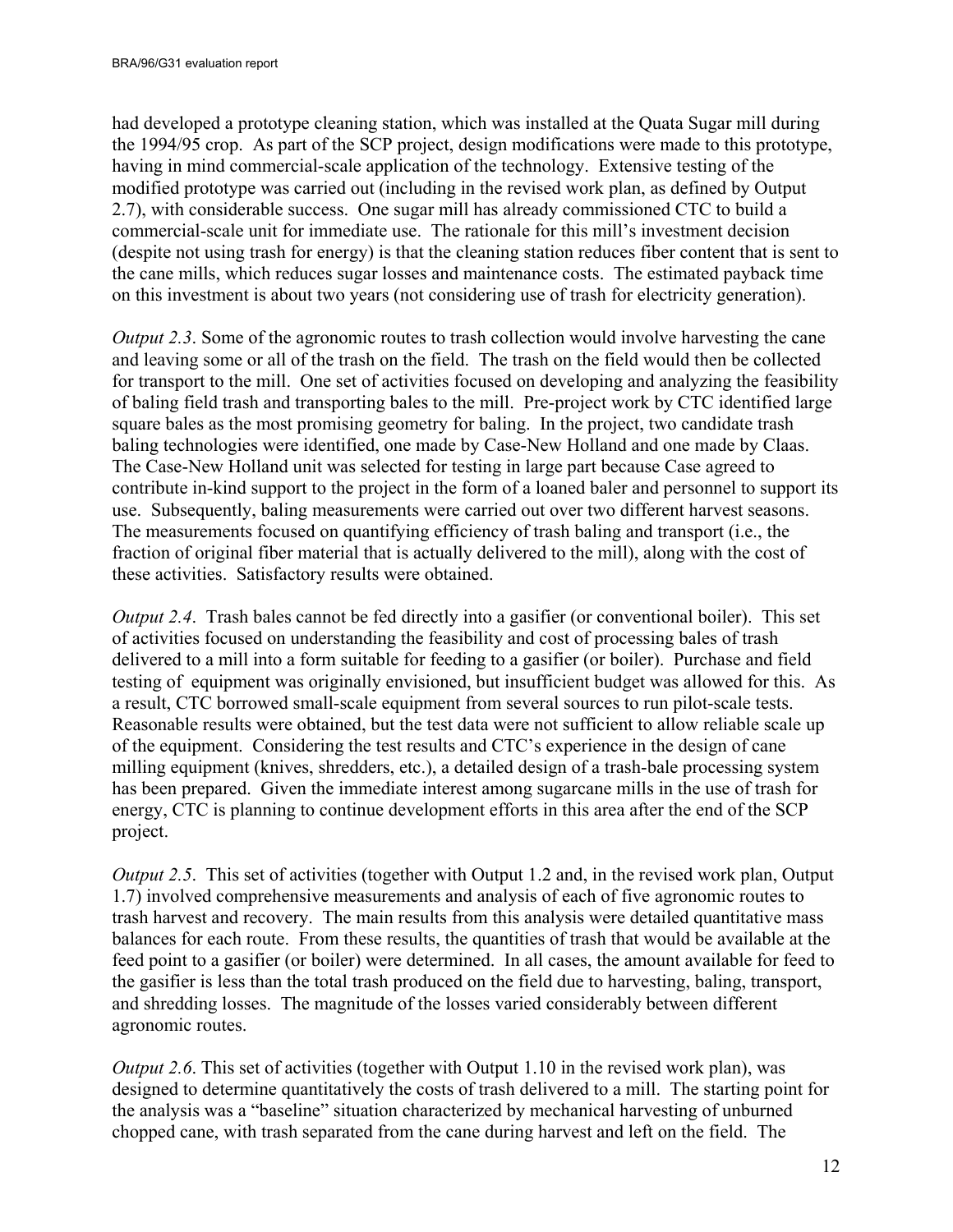additional cost to bring trash to the mill was determined relative to this baseline. Three alternative trash recovery routes were examined: *1)* trash baled on the field, *2)* trash and cane transported together to the mill, where trash would be separated from the stalk in a dry cleaning station, and *3)* some of the trash transported with the cane to the mill, where it is separated from the cane in a dry cleaning station. In each case, all of the following impacts on cost were considered in the analysis: additional equipment and operating cost (e.g., baler, bale transport, bale shredder, added trucks for loose trash transport, etc.), agronomic effects (changes in chemical herbicide use, changes in cane yield due to various factors, changes in soil preparation costs due to compaction from operation of additional equipment, reduced stalk milling capacity due to increase in fiber (trash) that carries over with the cane to the mill, reduced juice extraction efficiency arising from sugar being carried out with the added fiber leaving the mills.

The total cost of trash for the three alternatives ranges from \$13.7 per dry ton to \$31.1 per dry ton, corresponding to \$0.8/GJ to \$1.8/GJ. At the lower end of this range, sugarcane trash would be an economically attractive fuel. This is confirmed by the considerable interest in recovering trash for use as energy that has been expressed to CTC in the course of the project by some sugar mills.

#### <span id="page-12-0"></span>**4.3. Immediate Objective 3: Test the atmospheric-pressure circulating fluidized bed biomass gasification (ACFBG) process with bagasse and cane trash to verify which modifications if any, will be required to operate a commercialscale plant with those fuels. Follow up the development/testing of the bagasse pressurized gasification system in Hawaii (DOE-HNEI-PICHTR project).**

*Output 3.1*. These activities, together with those under Output 3.2 (defined in the revised work plan), demonstrated the successful pilot-scale feeding and gasification of bagasse, trash, and mixtures of bagasse and trash. Issues around which there was concern and uncertainty before the testing started included the ability to feed loose material, problems with ash softening or melting, gasifier and cracker operating stability, tar content in the gas following the tar cracker, other potentially problematic contaminants in the gas (e.g., NH3 that would result in unacceptable  $NO<sub>x</sub>$  emissions if burned in a gas turbine), and sufficiency of the gas calorific value for gas turbine firing.

The tests were carried out by the TPS company at its pilot plant facility in Nykoping, Sweden. Three one-week test campaigns were run with pelletized bagasse as fuel and four oneweek campaigns were run using loose trash as fuel (the product of shredding some 1000 trash bales shipped from Brazil to Sweden). The total number and magnitude of the planned testing was larger than originally envisioned. The larger scope of work was made possible by grants totaling about \$800,000 given to TPS by the European Union and the Swedish government.

The overall conclusion from the testing at TPS was that both bagasse and trash are acceptable gasification feedstocks, and data were collected to allow modeling of the gasification process for operation on these fuels at larger (commercially-relevant) scales.

The Hawaii pressurized gasification project was terminated several years ago due to a shortfall in funding. At the point of termination, a successful method for effectively feeding loose bagasse into the pressurized gasifier had not yet be found.

## <span id="page-12-1"></span>**4.4. Immediate Objective 4: Analyze the integration of a BIG/GT system with the operation of a typical sugar/alcohol mill, considering the optimum energy**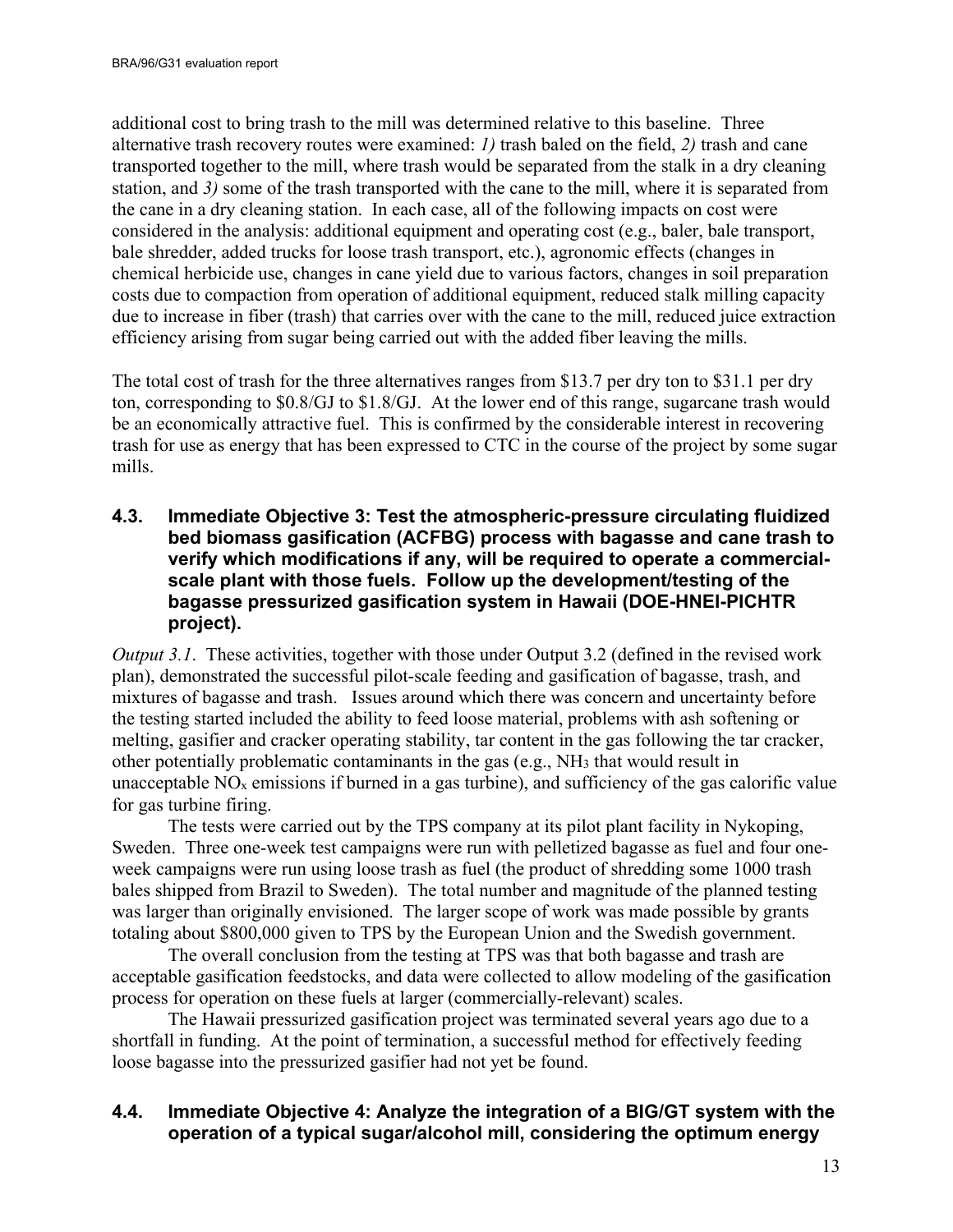#### **balance of both plants together and assessing the impacts of one on the other during normal operation and transients and identifying the modifications required in the BIG/GT plant to operate with bagasse and sugarcane trash. Determine electric energy costs.**

*Output 4.1*. The majority of these activities were carried out by TPS, the Swedish gasifier and engineering company, under a subcontract. Building on the pilot-plant gasification data collected as part of Immediate Objective 3, TPS analyzed a variety of BIG/GT process configurations for stand-alone plants producing electricity only and cogeneration plants producing electricity and process steam to run the sugar/alcohol factory. TPS based all of its designs around the General Electric gas turbine model LM2500 PH. The basic LM2500 gas turbine is a very well established commercially for natural gas applications. The "PH" variant is designed specifically for gasified biomass as fuel. It was developed as part of the GEF's wood BIG/GT project (WBP). TPS calculations indicate that in a stand-alone power plant, a BIG/GT combined cycle built around the LM2500 would produce about 30 MW of electric power. Other gas turbines could have been selected for this analysis, but TPS's good understanding of the LM2500 PH technology (as a result of TPS participation in the wood BIG/GT project) and the fact that the scale of the LM2500 is well suited for many sugarcane processing facilities, made this an appropriate choice.

 The TPS plant optimization and mill-integration analysis examined a number of issues, most of which do not impact overall plant efficiency significantly, but which are important from the standpoint of practical operation. For example, TPS examined the impact of operating on different mixes of bagasse and trash as fuel, ranging from 100% bagasse to 100% trash. TPS also examined the impact of fuel drying integrated in the overall process design or carried out independently from the plant.

 Based on thorough analyses of a variety of BIG/GT plant configurations, TPS carried out the preliminary basic engineering for one cogeneration design, selected in consultation with CTC engineers, for the Sao Francisco sugar mill in Barrinha, Sao Paulo. This mill was chosen by CTC on the basis of it being representative of many mills in Southeast Brazil, its experience with unburned sugarcane harvesting, the willingness of its management to cooperate with the project, and other factors.

On the basis of the preliminary basic engineering process design, TPS estimated the investment and operating/maintenance costs for the BIG/GT plant. The cost estimate was for a first-of-a-kind plant, with a target accuracy for the investment cost of +30%. TPS expects (not unreasonably) that costs for future plants will fall with experience and learning from earlier plants. Also, costs for future plants that are larger than the one considered in this project (which would be appropriate for larger sugarcane processing facilities in Brazil) would improve over the initial-plant cost estimate as a result of scale economy gains.

 The plant cost estimate provided by TPS was relatively high and would likely make this first-of-its-kind commercial-scale plant uncompetitive commercially with a plant using conventional technology. This is not an unexpected result for a first-of-its-kind demonstration. However, the estimated cost was also high because TPS based it on European sourcing of equipment, with no adjustments made for Brazilian conditions. Most of the equipment inside the plant could be (or already is) manufactured in Brazil. Brazilian costs for such equipment are likely to be considerably below European-sourced costs. Estimating the cost reduction that could be achieved compared with the original TPS estimate is an important activity that was not in the original scope of work of the project. It is a critical next step for moving forward with a commercial-scale demonstration project, since it will enable an understanding of what minimal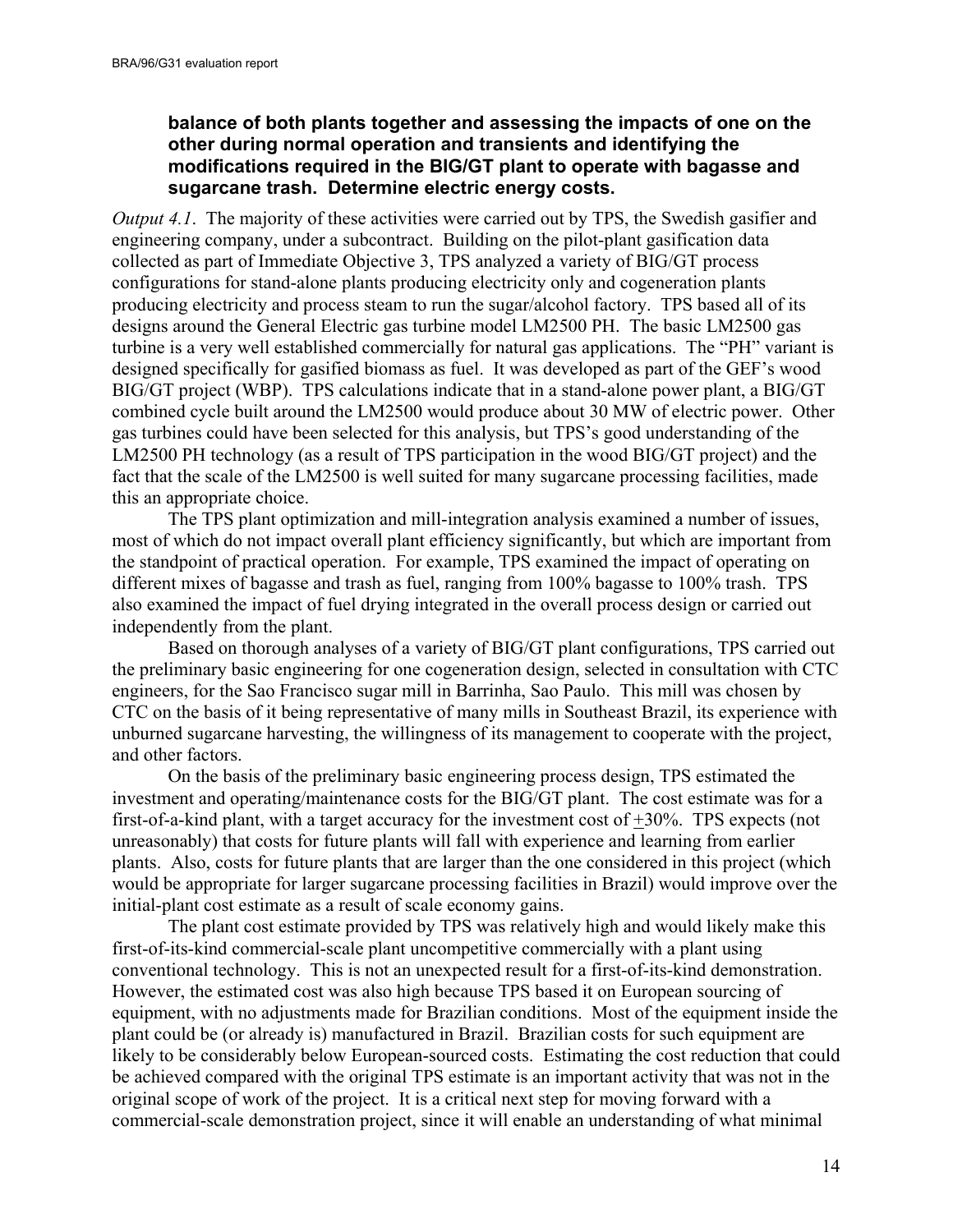level of GEF grant funding would be needed, and it would help attract outside private investor participation in the project. (See discussion of next phase in Section [8.](#page-20-1))

*Output 4.2.* The majority of these activities were carried out by CTC in tandem with the analysis by TPS described under Output 4.1. The TPS analysis focused inside the battery limits of BIG/GT facilities. The CTC analysis focused on understanding in detail the sugarcane processing facilities energy demands (that would need to be supplied by the BIG/GT system), potential improvements in energy efficiency of the process, and the coupling of the outputs of the BIG/GT facility (primarily electricity and process steam) with inputs required by the sugarcane milling facility.

If other factors are unchanged, lower process steam requirements provide significant economic benefits for a BIG/GT cogeneration system relative to a conventional cogeneration system. For this reason, one key focus of this work was understanding how existing sugarcane processing facilities could reduce their process steam consumption. It was originally envisioned that Linnhof-March, a highly-regarded company specializing in the application of "Pinch Analysis" to identify energy efficiency improvement opportunities in industrial plants, would be hired to help identify process-steam reduction opportunities. However, agreement could not be reached with Linnhof-March on the terms for a sub-contract, so CTC undertook the work itself, tapping its considerable experience and modeling capabilities relating to the energy design of sugar/alcohol factories. CTC used these capabilities to examine the relative thermodynamic and economic attractiveness of mill modifications that might be undertaken, such as replacing steam drives with electric drives and adjusting process steam pressures. They ultimately identified considerable cost-effective process steam reductions that could be achieved.

*Output 4.3.* These activities involved CTC developing the overall preliminary engineering design for the integrated sugarcane processing mill and BIG/GT. A key technologydevelopment effort in these activities was the development of a bagasse/trash dryer, which is required for the BIG/GT system to bring the moisture content of the fuel to a level sufficiently low to enable an adequate quality gas to be produced by the gasifier. CTC had previously developed a bagasse drying technology that is at present in use in some mills in Southeast Brazil. CTC modified their design to enable integration with a BIG/GT system and for handling trash as well as bagasse.

CTC incorporated their various technology development and mill energy analyses into mill-integrated BIG/GT designs for which they developed detailed physical plant layout drawings. CTC also developed investment and operating cost estimates for equipment outside the battery limits of the TPS analysis. The CTC and TPS analyses were merged to produce the final preliminary engineering design for mill-integrated BIG/GT facilities.

*Output 4.4.* In this effort CTC engineers estimated the cost of electricity generation from integrated sugar mill – BIG/GT systems using inputs from previous activities and assuming different financing conditions. The scope of the analysis includes the cost of delivering trash and bagasse fuel to the BIG/GT plant and the cost of any modifications to the mill (e.g., to reduce steam consumption). CTC has developed detailed financial models for sugarcane mills, which were modified and used for the analysis of electricity costs. The analysis was carried out for the first-of-a-kind plant with capital costs based on European sourcing of equipment. Not surprisingly (see discussion above under *Output 4.1*), the cost of electric power production is non-competitive with these assumptions.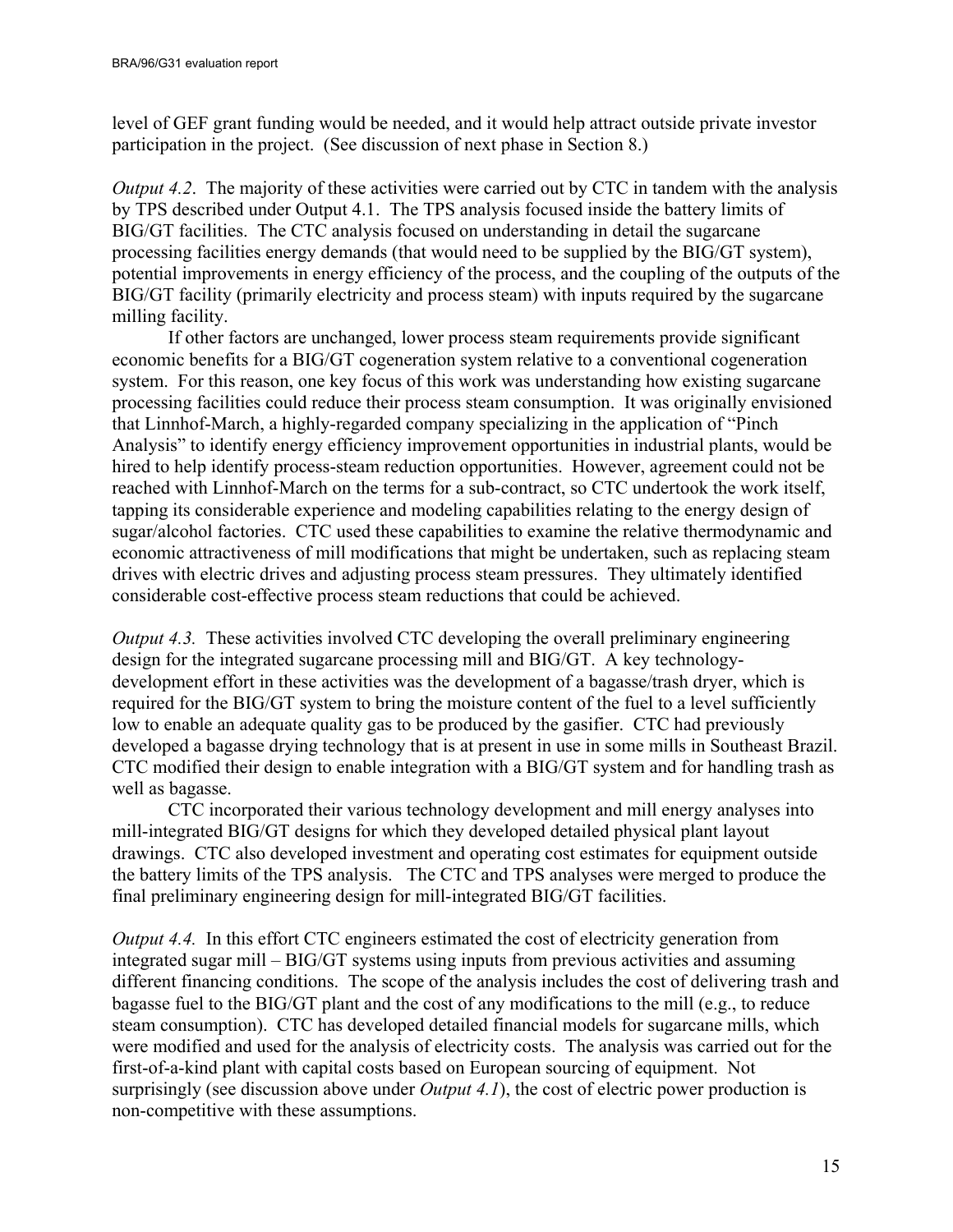The power cost is dominated by capital investment  $(-50\%$  of the total cost of power), with fuel cost, interest expense, and income tax accounting for an additional  $\sim$ 10% each. CTC concludes from its cost analysis that it should be feasible to reduce the cost of power production to between \$0.05 and \$0.06 per kWh in the longer term for BIG/GT plants at this scale. This conclusion does not consider thermodynamic improvements that might be undertaken to improve overall efficiency. This would effectively increase the kW output of the plant for the same fuel input. On this basis, one may conclude that the estimate of \$0.05/kWh to \$0.06/kWh may be a relatively conservative (high) estimate, although process design, engineering, and cost analysis more detailed than carried out in this work is required to be more confident of this conclusion.

#### <span id="page-15-0"></span>**4.5. Immediate Objective 5: Identify and evaluate environmental impacts that could result from large-scale introduction of green cane harvesting and power production from bagasse and trash with BIG/GT systems at sugar/alcohol mills.**

Assessed under this objective were *(i)* potential changes in emissions of greenhouse gases, namely carbon dioxide (CO<sub>2</sub>), methane (CH<sub>4</sub>), and regional pollutants (particulate matter, PM, and other gases), *(ii)* potential changes in soil erosion, nutrient cycling in the soil, and soil properties (including micro-organism populations); and *(iii)* potential changes in herbicide and pesticide application rates.

*Output 5.1.* Quantitative estimates of changes in CO<sub>2</sub>, CH<sub>4</sub>, PM, and other pollutant gases that would result from widespread implementation of BIG/GT systems in the Brazilian sugar/alcohol industry were made in this set of activities. These estimates (reported below) were completed relatively early in the project. Better values for some parameters values used in the analysis were subsequently developed as a result of other work in the project, and revised estimates will be given in the final report. However, the revised estimates are not expected to be significantly different from the original estimates.

The estimates of specific emissions (kg of emission per tonne of sugarcane biomass burned or gasified) were based either on results of wind-tunnel sugarcane burning tests (published in 1995 by researchers from the University of California, Davis) or on "emission factors" recommended by the Intergovernmental Panel on Climate Change (IPCC) or the US Environmental Protection Agency. Also, changes in direct and indirect emissions were considered, including substitution of electricity from CO2-generating fossil fuels with electricity from  $CO_2$ -neutral BIG/GT systems, increased consumption of  $CO_2$ -generating diesel fuel in machinery to collect and transport the biomass to the BIG/GT plant, and fossil-fuel derived CO<sub>2</sub> emissions associated with production and application of herbicides, pesticides, fertilizers, and soil conditioning chemicals. The CO<sub>2</sub> derived from fossil energy spent in the fabrication and maintenance of tractors, trucks and machinery is also included. The "baseline" over which changes in emissions are calculated assumes "business-as-usual" in the sugarcane industry, i.e., field-burning of sugarcane trash and conventional bagasse-burning boilers at mills.

In the case of  $CO<sub>2</sub>$  emissions, the impacts for three different trash recovery scenarios with chopped-cane harvesting of unburned cane were estimated: (1) 100% of trash entrained with the harvested cane and transported together to the mill; (2) trash separated from the cane during harvest, with 100% of the trash transported to the mill separately from the cane; and (3) same as scenario (2), but with only 50% of the trash transported to the mill, with the balance left on the field. By far the most significant impact on  $CO<sub>2</sub>$  emissions was the displacement of fossil-fuel generated electricity with electricity from trash and bagasse. Overall, in scenarios (1) and (2),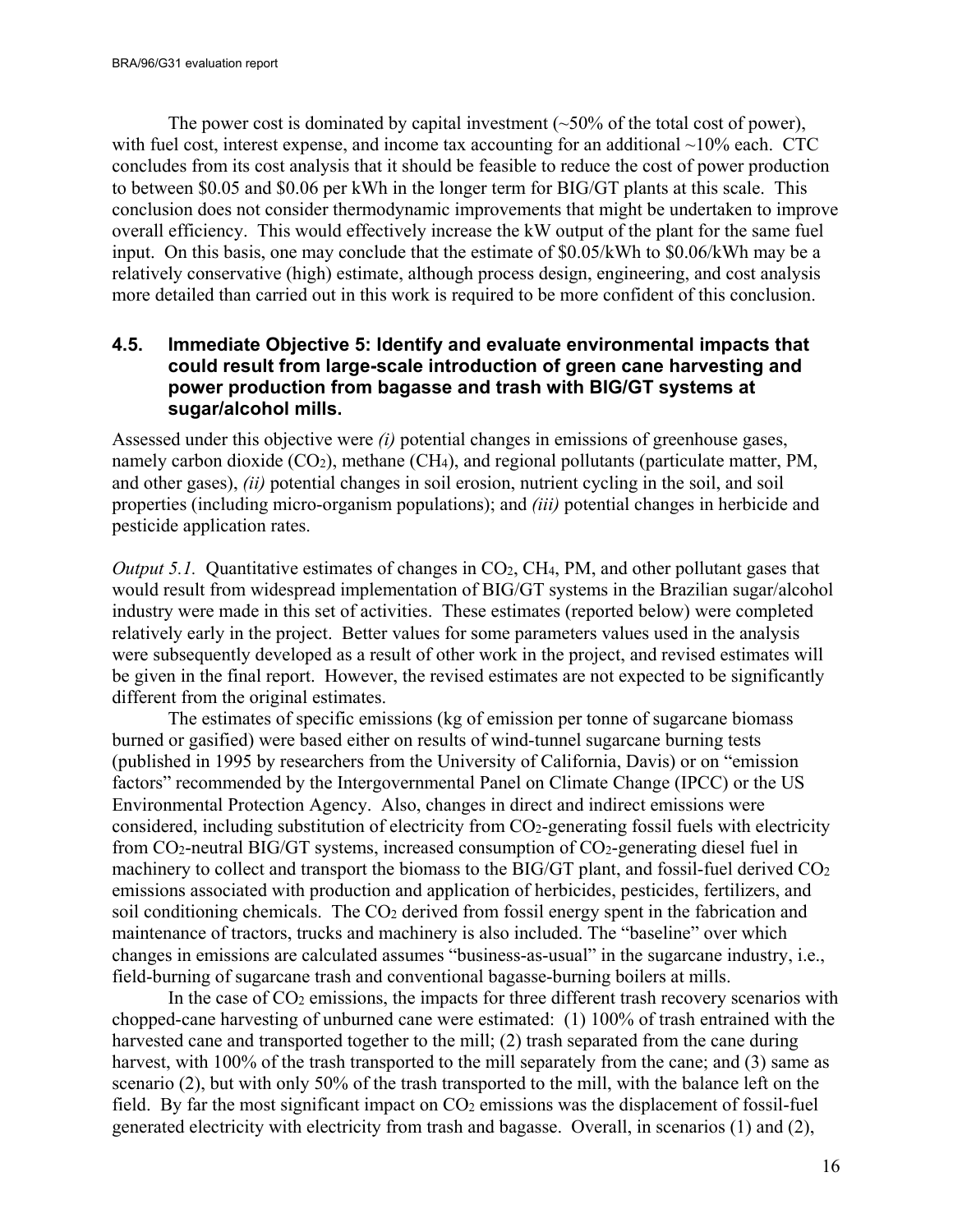net emissions of CO2 in Brazil as a whole (assuming 300 million tonnes of sugarcane harvesting per year) would be reduced by about 40 million tonnes per year. The reduction would be about 26 million tonnes per year for scenario 3.

For emissions of CH<sub>4</sub>, CO (carbon monoxide),  $NO<sub>x</sub>$  (oxides of nitrogen), and PM, the situation was postulated in which harvesting practices would be changed from 100% burnt cane harvesting (with 10 tons of dry matter burnt per hectare) to burning only 45% of the cane fields. The trash from the remaining 55% of fields would be collected and transported to the mill for power production. For this scenario, two levels of emission reductions (due to reduced field burning) were calculated. The reductions estimated using IPCC emission factors were considerably higher than those estimated from wind tunnel cane-burning tests. Total annual emission reductions from reduced cane burning in Brazil, assuming 300 million tonnes of cane harvested annually, were estimated to be  $8,500 - 58,500$  tonnes of CH<sub>4</sub>,  $527,000 - 1,230,000$ tonnes of CO, and  $29,000 - 90,000$  tonnes of NO<sub>x</sub>. For particulate matter, emission reductions were estimated considering trash use in a BIG/GT or in a conventional boiler. Reductions were significant in both cases (compared to field burning), but much more substantial using BIG/GT than using a conventional boiler.

*Output 5.2.* This set of activities sought to quantify what incremental impacts the recovery of trash for power generation would have on field soils. Water erosion and nutrient cycling through the soil were examined, as were impacts of applying industrial residues (e.g., stillage) to the soil. Impacts on soil properties were also examined.

A main conclusion from the soil erosion work was that soil covered with trash will suffer less water erosion than bare soil. Aside from erosion issues, water infiltration into the soil was found to be considerably faster with trash left on the field. However, in neither case could generalizable quantitative results be obtained due to the strong influence of soil physical properties, ground topography, and other factors.

The main nutrients of interest for cane growing are nitrogen, phosphorus, potassium, calcium, magnesium, and sulfur. The experimental measurements made on nutrient cycling produced the surprising result that nutrient return to the soil is not significant from green trash left on the soil. While the experiments found that nutrients are removed from the field when trash is removed, the experiments also found that when the trash was left on the field, the rates of mineralization – the processing of minerals found in the trash into forms accessible to the cane plants – were extremely low. In the case of nitrogen mineralization, this was not unexpected, since it was know previously that crop residues having nitrogen content less than 18 g/kg and a carbon/nitrogen ratio above 20 exhibit low nitrogen mineralization rates over the course of a year. Average sugarcane trash contains  $4.6 - 6.5$  gN/kg trash, with a C/N ratio greater than 60.

Unlike the case with changes in nutrient cycling, changes in soil organic matter can only be observed over extended time periods, so no conclusions could be reached on this topic in the course of the project. However, based on the fact that cane fields in Brazil have been burned for centuries – a process that returns little organic matter to the soil – the impact of trash removal on soil organic matter is probably not large.

*Output 5.3.* These sets of activities revolved around understanding the impacts of trash removal on weeds and pests from an environmental perspective. The discussion under Output 1.4 (above) addressed these issues from an economic perspective.

*Output 5.4.* The results from this set of activities were not yet translated into English at the time of this writing.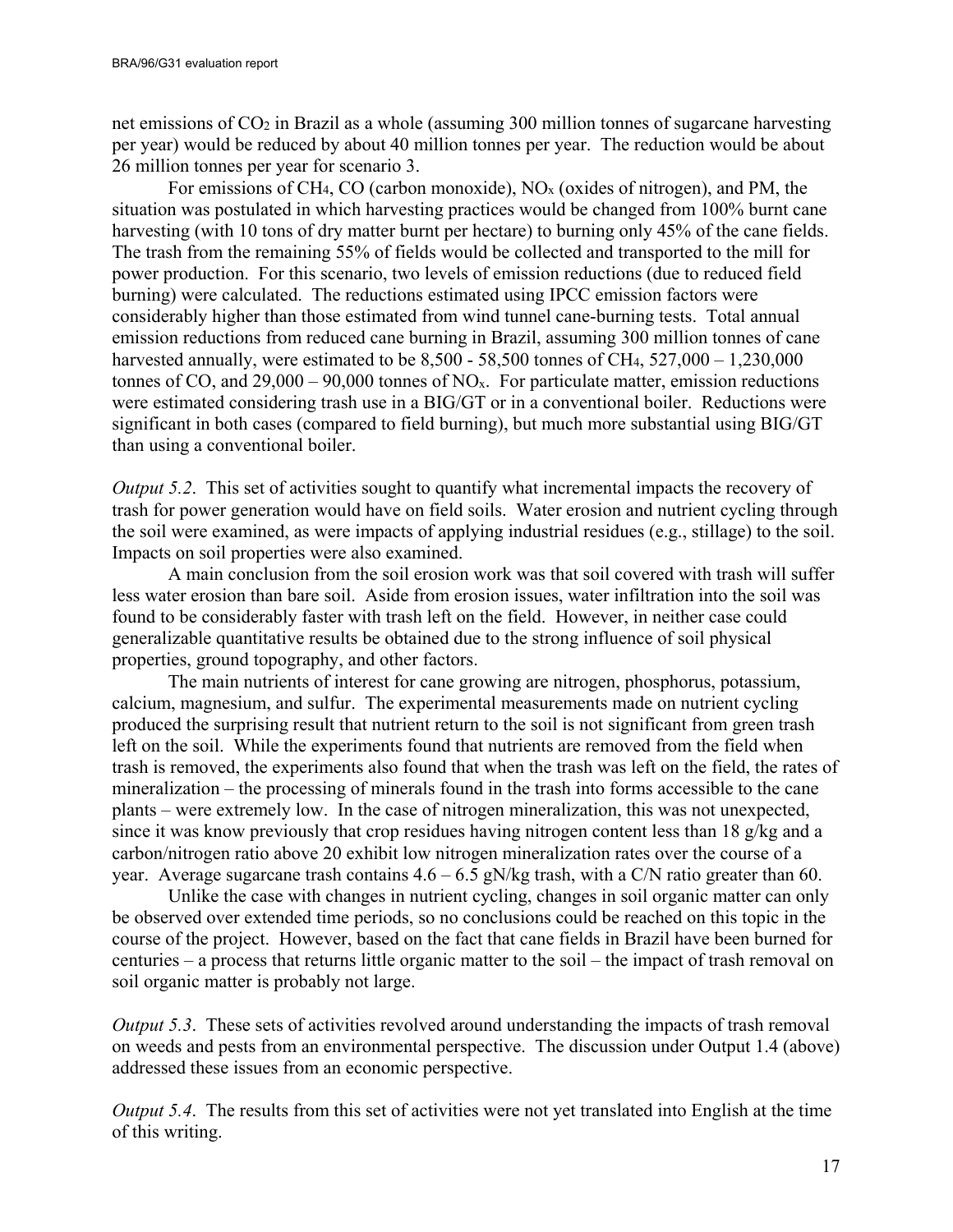*Output 5.5*. The results from this set of activities were not yet translated into English at the time of this writing.

## <span id="page-17-0"></span>**4.6. Immediate Objective 6: Disseminate project findings and information to the world's sugarcane producing countries.**

*Output 6.1*. Project findings were summarized in English on a quarterly basis in a newsletter with a worldwide circulation list (see Appendix, A4). This was an excellent dissemination mechanism. Posting project findings on an internet site would be another useful mechanism for disseminating information to a much broader number of people.

By agreement among CTC, UNDP, and MCT (Ministry of Science and Technology), it was decided that instead of preparing two workshops as called for in the original set of activities, CTC would present papers at a key sugar-industry conference in Northeast Brazil, as well as at the International Society of Sugar Cane Technologists meeting, the most important international meeting of the sugarcane industries that takes place once every three years. In addition to presenting papers at these meetings, CTC engineers and agronomists also presented papers at a variety of other meetings and in various publications. A complete list of conferences and papers is provided in Appendix, A4.

As a result of paper presentations, as well as direct interactions between CTC engineers and other stakeholders, a wide range of Brazilian and international institutions had the opportunity to build capacity in technical areas relevant to BIG/GT implementation in the sugarcane industries. The networking and capacity building aspects of the project were especially encouraged by the MCT. Among the other Brazilian institutions impacted positively by the project were:

- CENBIO, the Center for Biomass Energy Information based at the University of Sao Paulo, which assisted the dissemination of information generated by the project.
- Prof. Luiz Cortez' research group in the Department of Agricultural Engineering at the University of Campinas, which set up an experimental biomass gasification laboratory at the CTC, which CTC is helping to support.
- CTA, the Centro de Tecnologia Aerospatial at Sao Jose dos Campos, which developed expertise in the analysis and design of cane cleaning processes.
- ESALQ, the agricultural branch of the University of Sao Paulo (located in Piracicaba), which participated in research relating to trash collection and its agronomic impacts.
- CPFL, the private electric utility in the Sao Paulo area, which has become informed about power generation opportunities in the sugar industry.
- Brazilian sugarcane industry equipment suppliers, including Dedini and Codistil, which provided inputs to the analysis of energy-efficiency improvement opportunities undertaken in the project.

In addition, CTC engineers interacted with a number of international institutions, including

- Australian Sugar Research Institute
- Mauritius Sugar Industry Research Institute
- Ministry of Sugar, Cuba
- Cenicana, the sugar industry research organization of Colombia
- Sugar Milling Research Institute, South Africa
- University of Delft, Netherlands, which is seeking to bring together all Brazilian organizations involved with gasification technology to work jointly.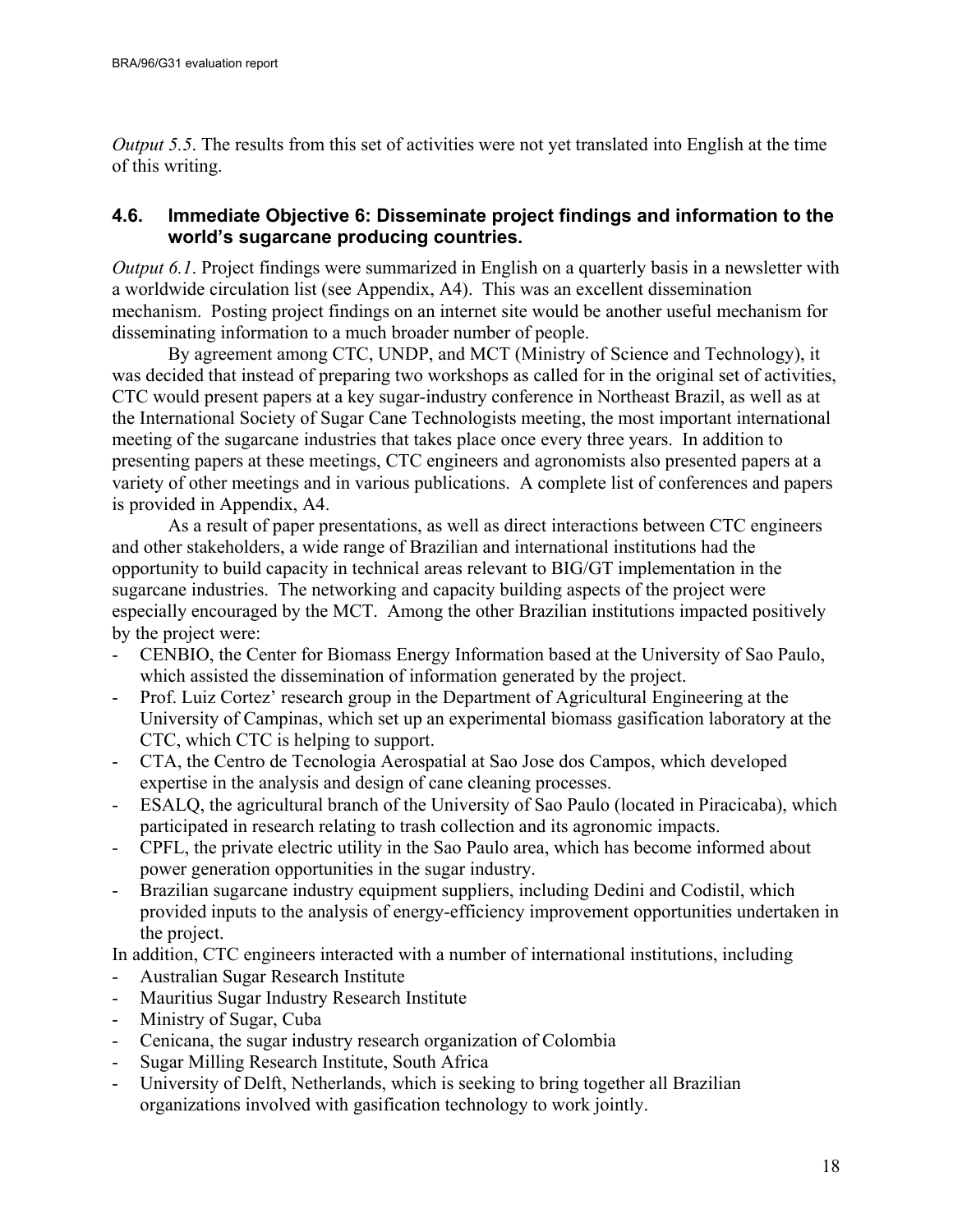## <span id="page-18-0"></span>**5. Findings**

An overall conclusion regarding the project is that it has been completed in a thorough and highquality fashion. The project has met all original objectives, and it has gone beyond these in several areas.

Importantly, the project has contributed significantly to capacity development at CTC and across a wide range of stakeholders, both in and out of Brazil (as discussed in Section [3\)](#page-7-0). Internally at CTC, aside from more-substantive capacity building that has occurred, project management and reporting practices used for the SCP project are being incorporated as standard practice for a wide range of projects inside CTC. CTC also has ongoing information exchanges and discussions with several important universities and research centers in Brazil and abroad. These exchanges are leading to the implementation of several related research programs. Such efforts will broaden the world's understanding of key issues relating to sugarcane trash use for energy, help create a critical mass of people working on these subjects, and increase awareness more broadly of the climate change problem and potential contributions of the sugarcane sector toward sustainable development, including mitigating climate change.

The project established through rigorous experiments and analysis the quality, quantity, and cost (~ US\$ 1/GJ delivered to a mill) of recoverable sugarcane trash as a supplemental fuel to bagasse for power generation at sugarcane mills. The project established that the recoverable quality and quantities of trash can enable surplus power generation year round at sugarcane processing mills in Southeast Brazil, utilizing either conventional cogeneration technology or BIG/GT technology.

An unanticipated but welcome result of the project was that the favorable findings on trash availability and cost have been enthusiastically received by sugarcane mill managers and technicians. The CTC work has provided detailed results, based on clear and transparent methodologies, on the availability, quality, and cost of trash. Prior literature on these issues was not sufficiently rigorous or detailed that investment decisions could be made with confidence. CTC has even developed a preliminary set of cane trash removal and field-treatment guidelines to facilitate practical implementation of trash recovery. Some mill managers are now using the information generated by CTC to begin using trash for energy. This commercial trash utilization activity spawned by the project is an important development, since it marks the beginning of the commercial establishment of trash utilization for energy. If this practice becomes well established commercially, this will remove one major obstacle to successfully introducing BIG/GT technology in the future. Even if BIG/GT technology is ultimately not successful, the penetration in trash use resulting from the project (and resulting  $CO<sub>2</sub>$  emissions reductions) can be considered a success.

The project also established the technical suitability of sugarcane bagasse and trash as a fuel for atmospheric-pressure gasification. Because \$800K in additional funds for pilot-plant testing of bagasse and trash were made available to the gasification company, TPS, from European sources, much more extensive pilot-plant gasification testing was completed than originally envisioned. This gives a very sound basis for scaling up the gasifier design from the pilot-plant size to a commercially-relevant scale.

The project data and analysis showed that BIG/GT technology, with trash supplementing bagasse, could produce a five-fold increase in annual electricity production from a sugarcane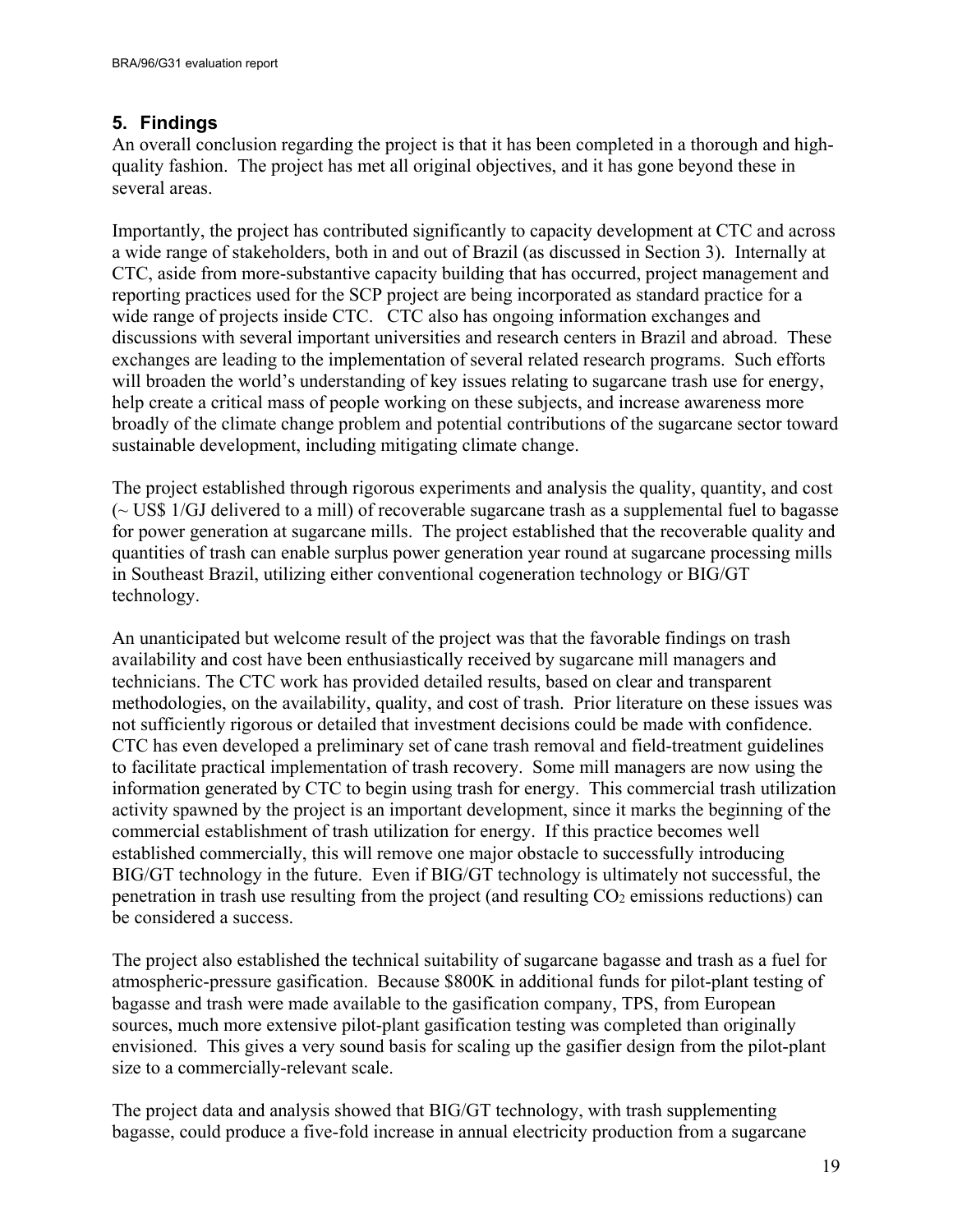mill: electricity production could be increased from 50 to 60 kWh/ton cane processed (with conventional high pressure steam turbine technology firing only bagasse) to 250 to 300 kWh/ton of cane processed with a BIG/GT system using both bagasse and trash.

One activity in the project was estimating the investment costs for a first-of-a-kind commercialdemonstration BIG/GT plant. This cost is high, as would be expected for a first-of-a-kind facility. However, the cost estimate does not represent what could actually be achieved for a first-of-a-kind plant in Brazil, since it relied heavily on cost estimates from TPS for much of the equipment that would be part of the plant. The TPS cost quotes provided to CTC assumed European sourcing of equipment. Since most of the equipment could be manufactured in Brazil, where manufacturing costs would be considerably lower than in Europe, Brazilian sourcing of equipment would reduce the estimated investment cost, perhaps considerably.

An additional cost issue that the project did not address in detail is estimating what the investment costs for a BIG/GT plant are likely to be once the technology reaches commercial maturity. Investment costs for a first-of-a-kind commercial-scale demonstration plant will be higher than costs that would be reached after a series of commercial-scale BIG/GT plants have been built. Building several plants would enable "cost learning" and gaining of manufacturing economies and scale economies. With commercially-mature investment cost levels, prior work by others suggests that BIG/GT technology will be able to generate electricity at costs competitive with alternative generating technologies. However, it is important that competitive "commercially-mature" costs be demonstrated with a high degree of confidence in order to attract early private sector investment.

Considering the size of the sugarcane sector globally, and the rapidity with which harvesting of sugarcane trash could be implemented (as demonstrated by the recent uptake of this technology by some Brazilian growers), it is apparent that there is an enormous near-term potential for the introduction of sugarcane trash as a fuel to enable year-round generation of electricity at sugarcane mills. Some cane-producing regions have already implemented year-round power generation at sugar mills (Guatemala, Hawaii, Mauritius, Reunion), but in all cases fossil fuels (fuel oil or coal) are used to supplement bagasse. The use of sugar cane trash would avoid the use of fossil fuels and attendant CO<sub>2</sub> emissions. Trash utilization could begin today in conventional power plants (boiler-steam turbines), but considerably greater reductions in  $CO<sub>2</sub>$ emissions will result as BIG/GT technology penetrates the market.

#### <span id="page-19-0"></span>**6. Recommendations**

As noted earlier, the project estimated investment costs for a first-of-a-kind commercial demonstration BIG/GT plant in Brazil. However, the project did not give sufficient attention to understanding the extent to which vendor-quoted costs (which were based on European sourcing of equipment) were relevant to Brazilian application of the technology. In hindsight, it is unfortunate that the exercise of cost-reduction optimization for the first-of-a-kind plant was not included in the scope of work of the project. With the total investment cost estimate based on European sourcing of major equipment, a first-of-a-kind BIG/GT would be expensive. However, with all other factors being equal, Brazilian-sourcing of equipment should significantly reduce costs.

Anecdotal evidence noted by Regis Leal (CTC) suggests that cost reductions would be significant. For example, a European-sourced high pressure (65-80 bar) steam turbine system for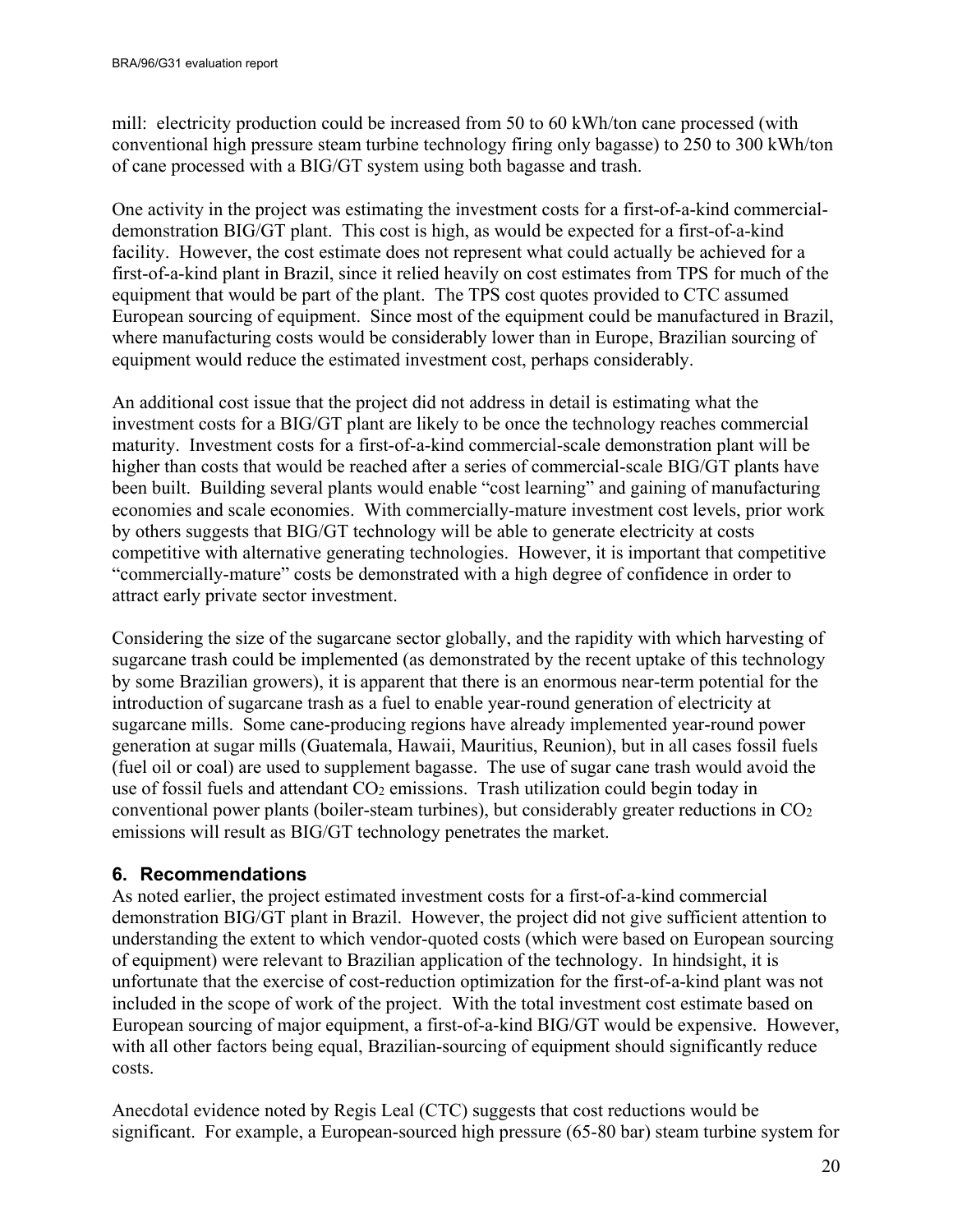year-round electricity production at a sugar mill in Mauritius had an installed cost of about \$1500/kW. He estimates that a similar plant in Brazil designed for milling-season operation only costs about \$600/kW.

Because the original cost estimate for a first-of-a-kind commercial demonstration plant does not reflect what it would cost in practice in Brazil, it is important that a thorough analysis be undertaken to determine costs if cost-reduction optimization were pursued. An effort to develop a cost estimate for a "Brazilianized" plant would involve modest expense and require 5 or 6 months of effort. TPS has indicated a willingness to absorb a significant share of this cost, and CTC is also willing to absorb some of the costs. If additional funds via MCT or GEF could be made available (either within or outside of the present project), this relatively modest cost estimating effort could have very important consequences for moving forward with the demonstration project. CTC had evidently requested additional funds from MCT/UNDP during the last year of the project to carry out this effort, but funds have not been made available.

## <span id="page-20-0"></span>**7. Lessons Learned**

Some key lessons learned are distilled from earlier discussions in this report.

- Flexibility in the original design of the project was important. It enabled successful completion of the project, even when the WBP project, around which some of the SCP project activities were to focus, did not move forward as expected.
- Indicators for measuring success of the project should have been better defined at the outset of the project, since in the course of the project there was uncertainty (looking in from the outside) as to whether or not the project was achieving its objectives. Nevertheless, the project has been successful by any measure.
- The careful and thorough documentation and communication to stakeholders of project results is important. This is exemplified in the fact that some cane growers in Sao Paulo have gained confidence in trash utilization through CTC's work, and they are already adopting recommendations on trash recovery developed during the project.
- In the GEF's OP7 projects such as the SCP project (which are designed to accelerate commercialization of new technology), special attention must be paid to understanding prospective investment costs and optimizing the reduction of these.
- For project activities tied to seasonal cycles, such as sugarcane harvest cycle, it is especially important that equipment procurements and other preparations be done in a timely fashion. Otherwise, there is the risk of significant delays in the project (due to having to wait until the next season).
- There is considerable interest in Brazil and around the world in seeing successful sugarcane biomass BIG/GT technology commercialized. This is evidenced by funding and in-kind contributions from outside organizations (e.g., EU funding for gasification tests) and the consistent interest in CTC's results exhibited by companies and research organizations in Brazil and worldwide.

## <span id="page-20-1"></span>**8. Assessment of Potential Phase II for Project**

The term "Phase II" project here refers to a BIG/GT hardware demonstration effort that would follow on BRA/96/G31. The original design of Phase II was to have involved trial operation of the WBP with bagasse and cane trash. Since the WBP plant will not be built with GEF support, the consideration for Phase II now involves building a plant designed specifically for firing with sugarcane residues.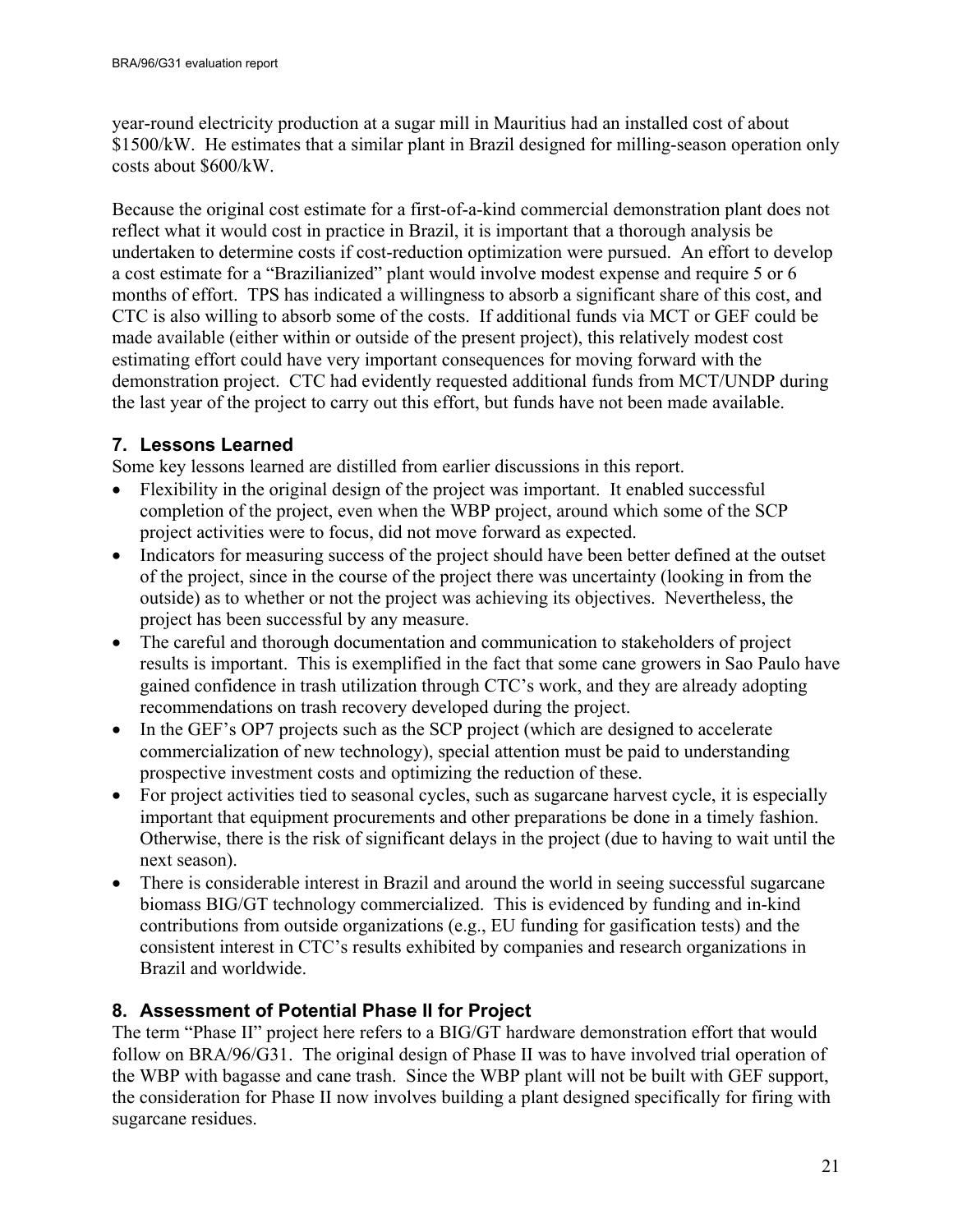A meeting was convened by Jose Goldemberg, Sao Paulo State Secretary of the Environment, on 4 December 2002 in Sao Paulo to discuss with stakeholders the prospects for a phase II project. The discussion in this section of the report is based primarily on the results of that meeting,<sup>[1](#page-21-0)</sup> together with conversations the author had with CTC staff and Isaias Macedo on 3 December 2002 and with Jose Goldemberg on 5 February 2003. This section also reflects information from a meeting the author had with GEF staff members (Alan Miller, Eric Martinot, Catherine Vallee, Jaime Porto Carrera, Karin Shepardson) in Washington on 13 November 2002 to discuss the possibility of a Phase II project.

The participants at the 4 December meeting were

- Jose Goldemberg and his staff members, Suani Coelho and Roberto Moreira
- Carlos Castro, UNDP/GEF
- Jaime Porto Carrera, World Bank/GEF
- Ivonice Campos, Brazil Ministry of Science and Technology
- Eduardo Carpentieri, CHESF (and manager of WBP project)
- Regis Leal and Tadeo Andrade, CTC
- Paulo Cezar Tavares, CPFL
- Eric Larson

 $\overline{a}$ 

At the meeting, Jaime Porto Carrera indicated that the World Bank/GEF would not provide grant support to the WBP project for the construction and operation of a commercial demonstration wood-fired BIG/GT in Northeast Brazil (see Section [2\)](#page-4-2). Porto Carrera indicated that WB/GEF wanted to use the funds instead to support a demonstration project at a sugarcane mill in Southeast Brazil.<sup>[2](#page-21-1)</sup> The amount of available GEF support indicated by Porto Carrera is about \$50 million. A key concern expressed by Porto Carrera was the need for a private-sector investment partner with commercial experience in the power sector to become involved with the demonstration project. Mr. Tavares of the CPFL indicated that CPFL was considering becoming involved in the project, together with CTC and a host sugarcane mill.

During the first week of February, CPFL made the decision that it would evaluate more deeply its participation in the commercial demonstration of a bagasse/trash fired BIG/GT plant at a sugarcane mill. Important factors that probably contributed to this positive decision were government calls for and support of increased thermal generating capacity on the largely-hydroelectric grid and expected legislation providing incentives for renewable electricity.<sup>[3](#page-21-2)</sup> Jaime Porto Carrera has recently indicated that CPFL will be seeking an advance of some GEF funds to enable them to evaluate the financial viability of a demonstration project.

<span id="page-21-0"></span><sup>&</sup>lt;sup>1</sup> The meeting was conducted in Portuguese, which I do not understand well. Therefore, the conclusions in this report are based largely on subsequent conversations I had with other participants of the meeting. <sup>2</sup> GEF staff members, with whom I discussed this shift of funds felt that it would not involve major new approvals by GEF, which would introduce significant delays.

<span id="page-21-2"></span><span id="page-21-1"></span><sup>&</sup>lt;sup>3</sup> The legislation that is being developed stipulates that 15% of all new electric power generation after 2006 must be renewable (defined as wind, biomass, or small-hydro) up to a total renewable contribution of 10%. The minimum guaranteed tariff would be 80% of the national-average retail tariff. The current national average retail tariff is about 140 Reais per MWh (about \$40/MWh). One publication from Ministry of Mines and Energy indicates expected payments of 156-400 R/MWh for renewable power (\$45-115/MWh) under the new law. In addition, wheeling costs for renewable power will be discounted 50% relative to regular wheeling costs.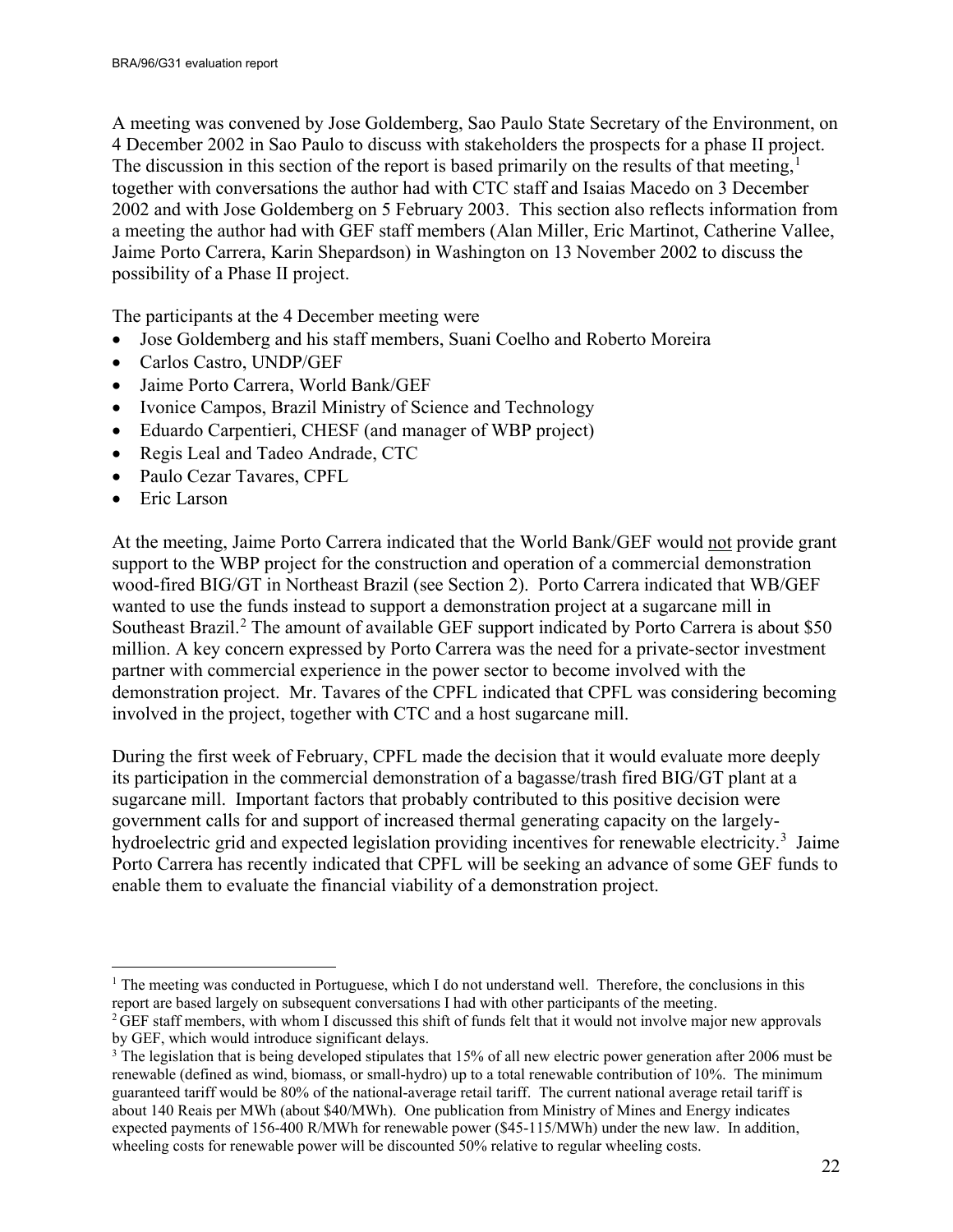CTC has recently entered into an agreement with Petrobras to examine the potential use of natural gas at sugarcane mills. In this context, one technology configuration that might be investigated for the Phase II demonstration project is co-firing the gas turbine with gasified sugarcane residues and natural gas. While this would involve some fossil fuel use, the configuration would have several potentially important advantages: it would enable the use of a larger gas turbine (and attendant scale economies on cost); it would reduce technical risk, since the gas turbine might be able to operate entirely on natural gas if the gasification system must be shut down for maintenance or adjustments during the trial operation period; and including natural gas in the project may make the project attractive for Petrobras to participate in it.

One final comment on the Phase II project. If a sugarcane BIG/GT project proceeds, it would be very beneficial if Eduardo Carpentieri were engaged as project manager. Carpentieri has more knowledge and experience with relevant technical issues, as well as experience in dealing with relevant complex institutional issues (fuel supply contracts, power sales contracts, etc.), than anyone else in Brazil. His involvement in Phase II would significantly improve the chances for success of that project.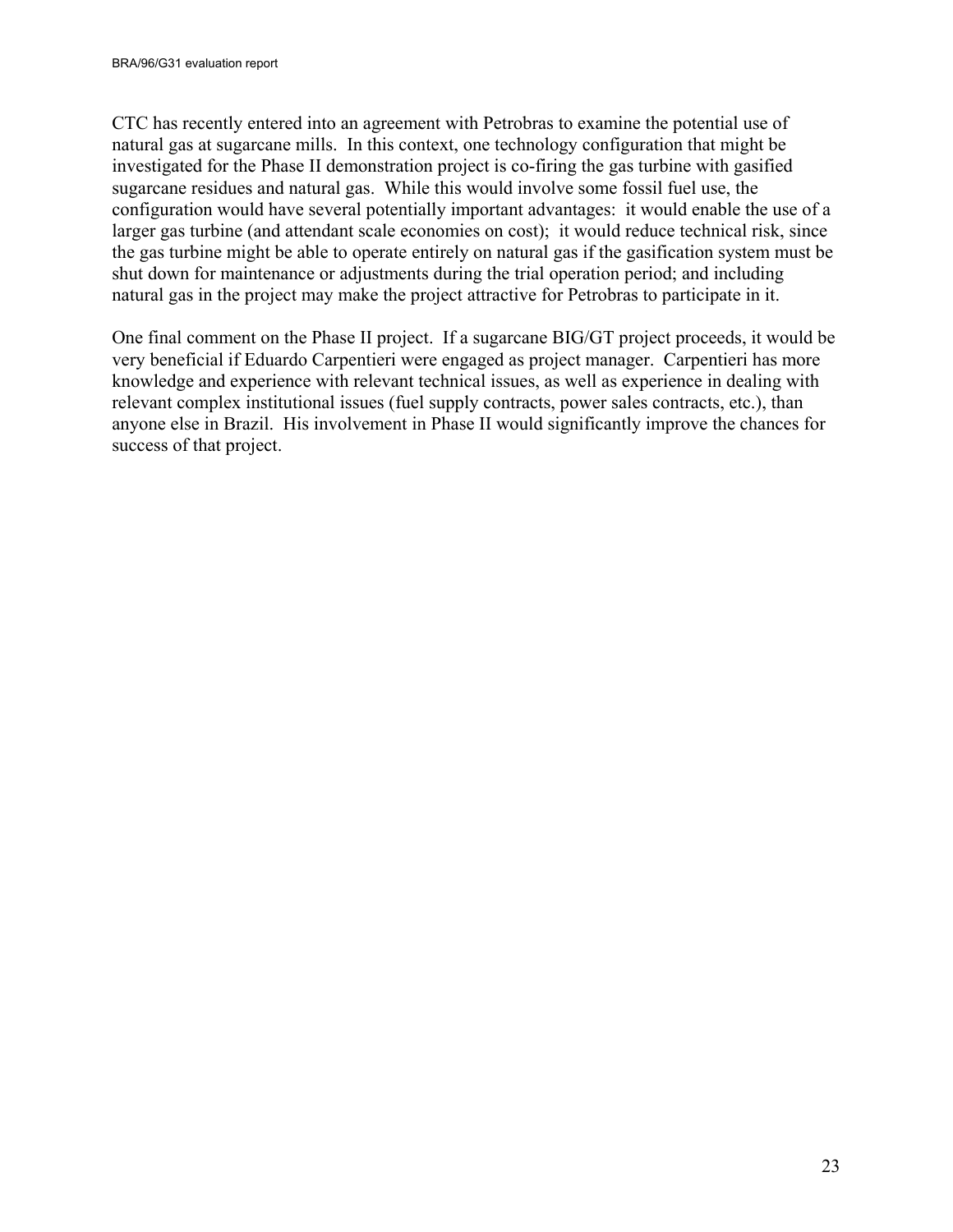#### **Appendix**

## <span id="page-23-1"></span><span id="page-23-0"></span>**A1. LIST OF INTERVIEWEES**

Manoel Regis Lima Verde Leal Centro de Tecnologia Copersucar Fazenda Santo Antonio, s/nº - CP 162 13400-970 Piracicaba, SP ph: 019-429-8217 email: regis@copersucar.com.br

Suleiman Jose Hassuani Gestor de Tecnologia Gerencia de Tecnologia Centro de Tecnologia Copersucar Fazenda Santo Antonio, s/nº - CP 162 13400-970 Piracicaba, SP ph: 019-3429-8114 email: suleiman@copersucar.com.br

Isaias Macedo de Carvallo former Director Centro de Tecnologia Copersucar ph: 019-3289-4801 email: IsaiasMacedo22@aol.com

Jose Goldemberg Secretary of the Environment Government of the State of Sao Paulo Av. Prof. Frederico Hermann Jr., 345 Alto de Pinheiros 05489-900 Sao Paulo, SP

Alfredo Eduardo Carpentieri **CHESF** Recife, Brazil carpenti@chesf.gov.br

Carlos Castro UNDP/GEF SNC Quadra 2 Bloco A Ed. Corporate Financial Center –7º and. 70712 900 Brasilia – DF ph: 061 329 2036 e-mail:castro@undp.org.br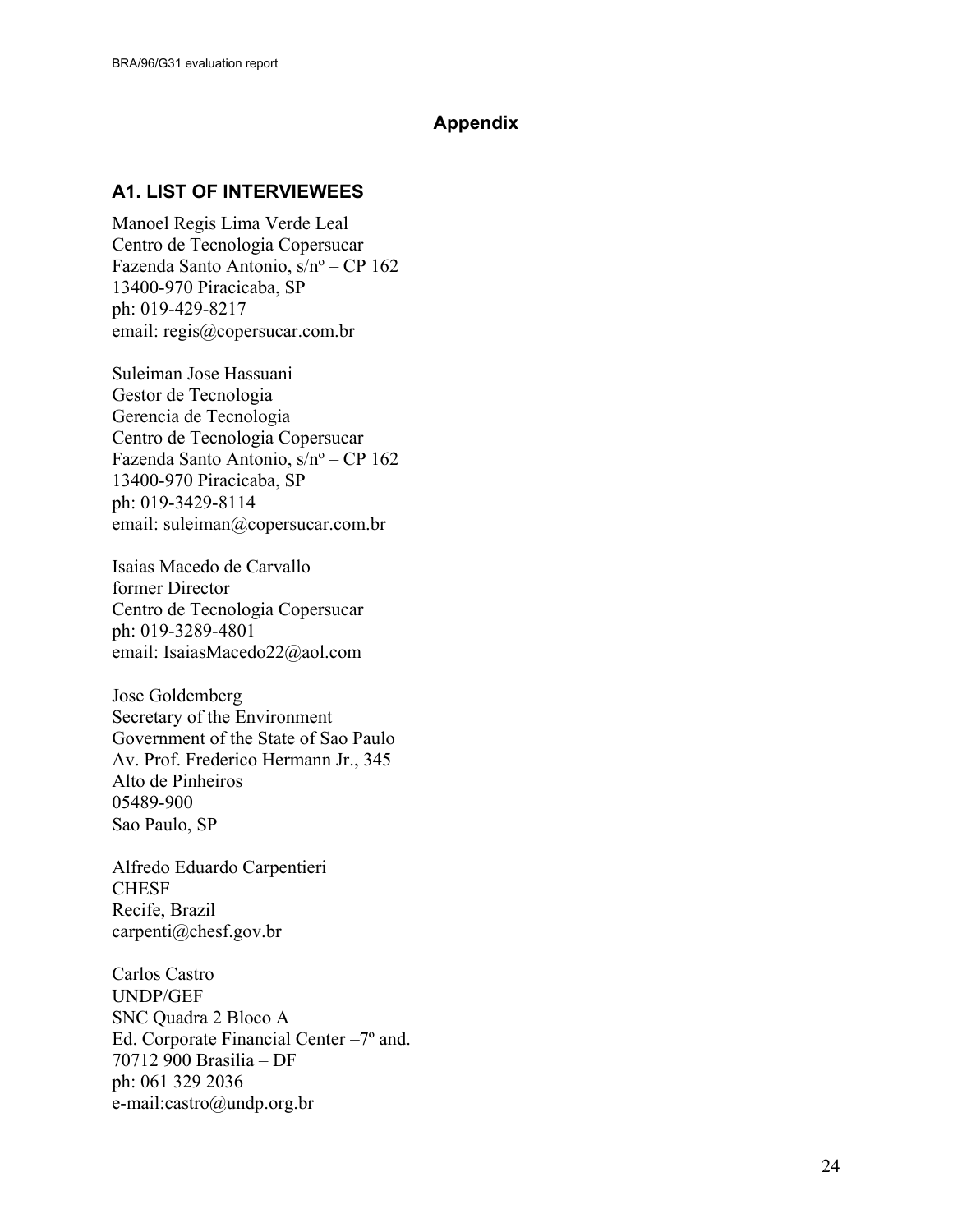#### <span id="page-24-0"></span>**A2. LIST OF WRITTEN MATERIALS**

Centro de Tecnologia Copersucar, BRA/96/G31 Draft final project report to UNDP/GEF, December 2002 (in English).

Centro de Tecnologia Copersucar, BRA/96/G31 – Phase 2, powerpoint slides prepared for 4 December 2002 meeting at CETESB with Prof. Jose Goldemberg and others (in English).

Centro de Tecnologia Copersucar, BRA/96/G31 – Phase II, Biomass Power Generation Sugarcane Bagasse and Trash, powerpoint slides, May 2002 (in English).

Centro de Tecnologia Copersucar, Technical project reports Nos. RLT-01 to RLT-93, produced during September 1997 to May 2001 (most in Portuguese).

Centro de Tecnologia Copersucar, BRA/96/G31 Newsletter, Nos. 01-08, covering December 1997 – October 2000 (in English).

Centro de Tecnologia Copersucar, BRA/96/G31 Project Document, July 1996 (in English).

Centro de Tecnologia Copersucar, BRA/96/G31 Substantive Revision, undated (in English).

Centro de Tecnologia Copersucar, *Brazilian Biomass Power Generation: Sugarcane Bagasse Extension*, report to the Global Environment Facility/UNDP, September 1993 (in English).

GEF, *Second Overall Performance Study of the GEF (OPS2)*, "Box 3.3: Setting the Stage for Biomass Power in Brazil," undated (in English).

Letter of Agreement between Executing Agent (MCT) and Implementing Agency (CTC) for supplementary activities, undated (in English).

Ministerio da Ciencia e Tecnologia, "*Geracao de Energia por Biomassa de Cana-de-Acucar e Residuos, Projeto BRA/96/G31 – Fase II*, October 2001 (in Portuguese).

Ministerio da Ciencia e Tecnologia, Consult Letter to GEF-UNDP regarding Project BRA/96/G31 – Phase II, undated (in English).

UNDP Brazil Country Office, BRA/96/G31 Progress Report covering June 2001 – March 2002 (in English).

UNDP Brazil Country Office, BRA/96/G31 Minutes of Meetings 07-08-09 May 2002 (in English).

UNDP Brazil Country Office, Service Contract Nr. 137/97 between UNDP, MCT, and CTC regarding BRA/96/G31, 24 July 1997 (in English).

UNDP/GEF Project Implementation Report (PIR) for BRA/96/G31: 1999, 2000, 2001, 2002 (in English).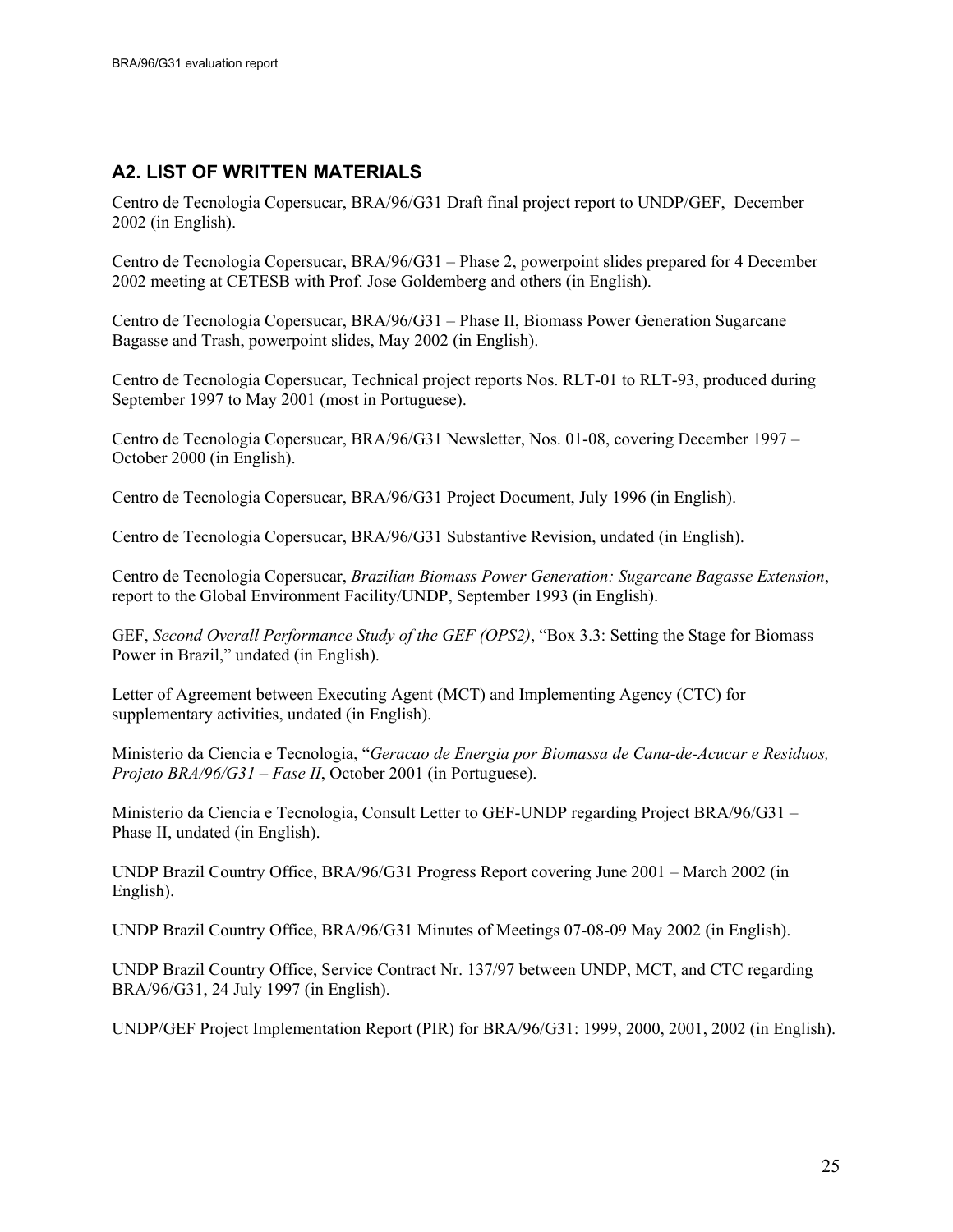## <span id="page-25-0"></span>**A3. LIST OF DETAILED TECHNICAL REPORTS**

These reports were generated during the project. The subject of each report is indicated briefly in this list (right column), along with the activity number defined in the Project Document (or in the revised work plan that was generated in mid-project).

| <b>RLP-01</b> | <b>SEPTEMBER 1997</b> |                                                       |
|---------------|-----------------------|-------------------------------------------------------|
| <b>RLT-01</b> | Activity 1.4.1        | Trash in the Field                                    |
| <b>RLT-02</b> | Activity 1.1.2        | Plan for Experiments                                  |
| RLT-03        | Activity 1.5.1        | Selection of Clones                                   |
|               | Activity 1.5.2        | <b>Evaluation of Clones</b>                           |
| RLT-04        | Activity 2.2.1        | Prototype Cane Dry Cleaning Station                   |
| $RLT-05$      | Activity 3.1.1        | Prepare Bagasse and Trash Samples for Preliminary and |
|               |                       | <b>Final Testing</b>                                  |

#### **RLP-02 NOVEMBER 1997**

| <b>RLT-06</b> | Activity 1.1.1 | Initial Report on Trash Availability  |
|---------------|----------------|---------------------------------------|
| RLT-07        | Activity 1.5.3 | <b>Field Test Planting</b>            |
| <b>RLT-08</b> | Activity 2.1.1 | <b>Report on Copersucar Harvester</b> |
| <b>RLT-09</b> | Activity 2.2.1 | Prototype Optimization                |
| $RLT-10$      | Activity 2.3.2 | Selection of Large Baler              |
| $RLT-11$      | Activity 2.5.6 | Field Test of Combine                 |
|               | Activity 5.2.7 | Field Test Combine – Extractor of     |
| $RLT-12$      | Activity 4.2.2 | Mill Selection and Characterization   |
| $RLT-13$      | Activity 5.3.4 | Soil Microorganisms                   |

#### **RLP-03 JANUARY 1998**

| -------- | 0.111121111111112220 |                               |
|----------|----------------------|-------------------------------|
| $RLT-14$ | Activity 2.2.1       | <b>Prototype Optimization</b> |
| $RLT-15$ | Activity 2.3.1       | Summary of Baling Tests       |
|          |                      |                               |
|          |                      | (Newsletter $01$ )            |

#### **RLP-04 MARCH 1998**

| $RLT-16$      | Activity 2.4.1 | Market Survey for Shredder              |
|---------------|----------------|-----------------------------------------|
|               | Activity 2.4.2 | Model Selection                         |
| <b>RLT-17</b> | Activity 2.5.1 | Report on Route Selection               |
| <b>RLT-18</b> | Activity 5.1.1 | <b>Energy Balance/CO2 Emission</b>      |
| <b>RLT-19</b> | Activity 5.1.2 | Methane Emissions/Other Grenhouse Gases |
| <b>RLT-20</b> | Activity 5.1.3 | Particulate Emission                    |

## **RLP-05 MAY 1998**

| $RLT-21$      | Activity 1.3.8 | <b>Trash Quality Report</b>               |
|---------------|----------------|-------------------------------------------|
| <b>RLT-22</b> | Activity 2.3.3 | Purchase of Baler                         |
| <b>RLT-23</b> | Activity 2.3.4 | Equipment for Bale Recovery and Transport |
| <b>RLT-24</b> | Activity 2.6.3 | Model Preparation and Tests               |
| <b>RLT-25</b> | Activity 4.2.5 | <b>Steam Economy Improvement</b>          |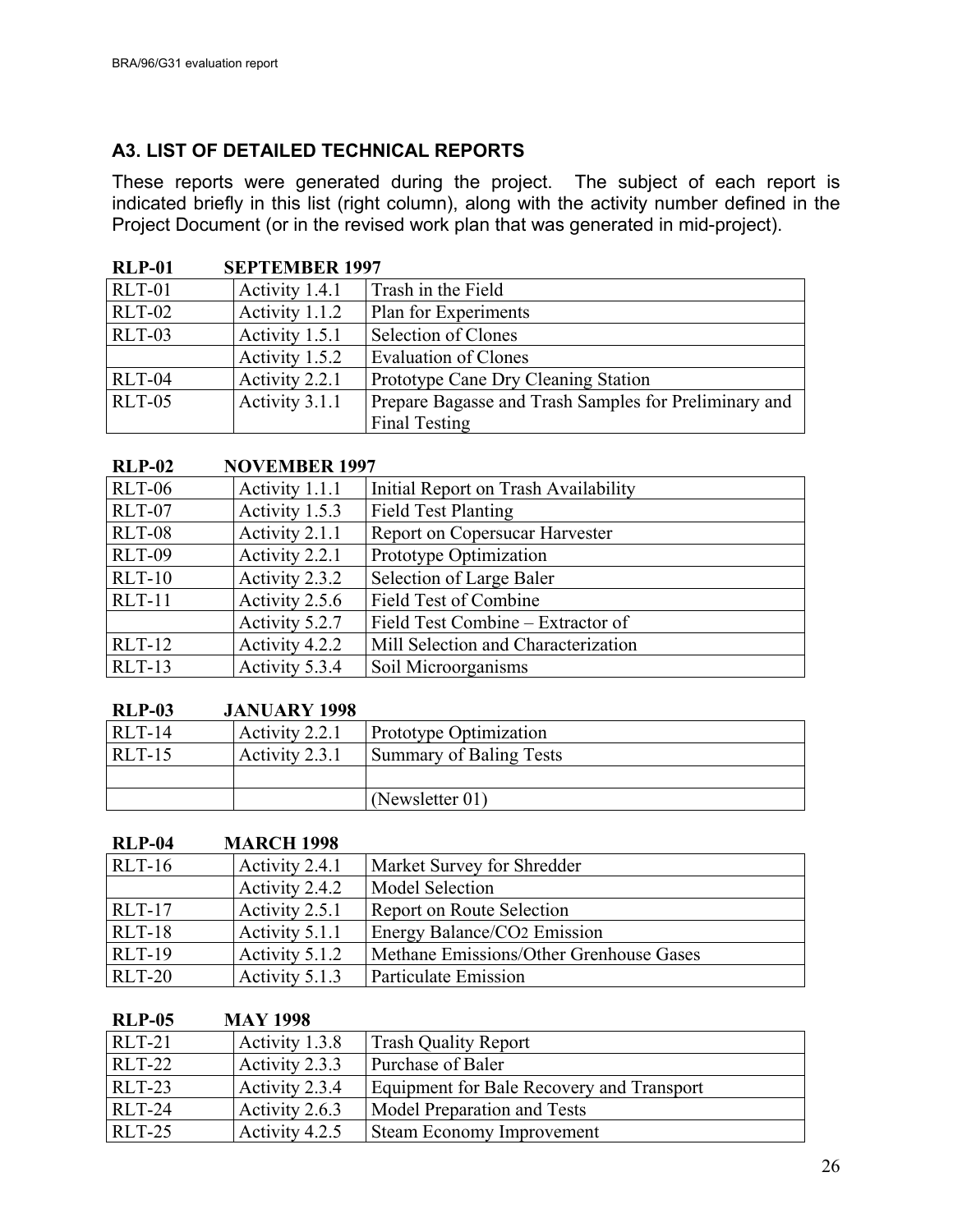|  | $101 \text{ V}$<br>$\ddot{\,}$ |
|--|--------------------------------|

| <b>RLP-06</b> | <b>JULY 1998</b> |                                       |
|---------------|------------------|---------------------------------------|
| <b>RLT-26</b> | Activity 2.1.2   | Modifications/Adaptations/Fiels Test  |
| <b>RLT-27</b> | Activity 2.2.1   | Prototype Optimization                |
| <b>RLT-28</b> | Activity 2.5.3   | Field Test - Loader Transporter       |
|               | Activity 2.5.4   | <b>Field Test Conventional Loader</b> |
| <b>RLT-29</b> | Activity 2.6.2   | Trash in Field                        |
|               |                  |                                       |
|               |                  | (Newsletter 03)                       |

## **RLP-07 SEPTEMBER 1998**

| <b>RLT-30</b> | $\vert$ Activity 2.6.1 $\vert$ Data Preparation          |
|---------------|----------------------------------------------------------|
| <b>RLT-31</b> | $ $ Activity 4.2.3 $ $ Analysis of ed Information        |
| <b>RLT-32</b> | $ $ Activity 4.3.2   Pre-Dryer Design – Equipment Sizing |

#### **RLP-08 NOVEMBER 1998**

| $RLT-33$      | Activity 1.1.3 | Tests                                     |
|---------------|----------------|-------------------------------------------|
| <b>RLT-34</b> | Activity 1.5.5 | <b>First Cut Evaluation and Report</b>    |
| <b>RLT-35</b> | Activity 2.5.2 | <b>Field Test of Copersucar Harvester</b> |
|               | Activity 2.5.5 | Field Test – Continuous Loader            |
| $RLT-36$      | Activity 4.2.7 | <b>Basic and Process Engineering</b>      |

#### **RLP-09 JANUARY 1999**

| RLT-37        | Activity 1.1.4  | Analysis and Report – Potential Trash Biomass |
|---------------|-----------------|-----------------------------------------------|
| <b>RLT-38</b> | Activity 1.4.5  | <b>Evaluate Benefits/Problems</b>             |
| <b>RLT-39</b> | Activity 2.5.8  | Field Test of Trash Baler                     |
| <b>RLT-40</b> | Activity 4.2.10 | <b>Cost Assessment</b>                        |
| $RLT-41$      | Activity 5.4.1  | Manpower: Agricultural Systems                |
|               |                 |                                               |
|               |                 | (Newsletter 05)                               |

## **RLP-10 MARCH 1999**

| <b>RLT-42</b> | Activity 1.4.3   Minimum Trash for Weed Control |
|---------------|-------------------------------------------------|
| $RLT-43$      | Activity 2.1.3   Pre-Commercial Design e Report |
| <b>RLT-44</b> | Activity 2.5.9   Cleaning Station Data Analysis |

| <b>RLP-11</b> | <b>MAY 1999</b> |                                    |
|---------------|-----------------|------------------------------------|
| <b>RLT-45</b> | Activity 1.2.1  | Potential (S.Paulo/Northeast)      |
|               | Activity 1.2.2  | <b>Recovery Potential</b>          |
|               | Activity 1.2.3  | Final Report on Trash Availability |
| <b>RLT-46</b> | Activity 2.4.3  | Specification of Shredder          |
|               | Activity 2.4.4  | Purchase and Field Tests           |
|               | Activity 2.4.5  | <b>Shredder Test Report</b>        |
|               | Activity 2.4.6  | Shredder Design                    |
| <b>RLT-47</b> | Activity 2.5.10 | <b>Final Report</b>                |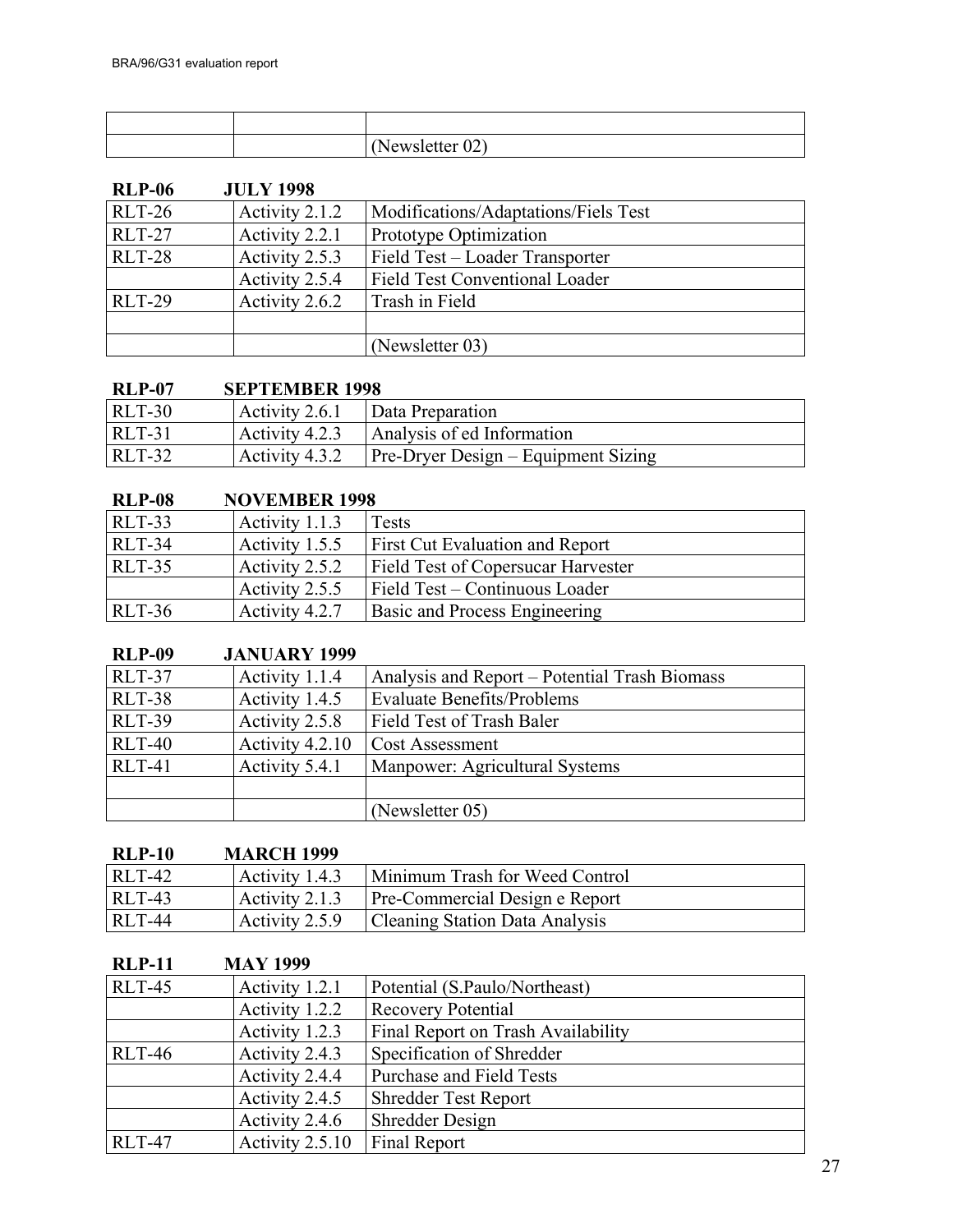| <b>RLT-48</b> | Activity 4.3.9 | Ductwork Design                      |
|---------------|----------------|--------------------------------------|
| <b>RLT-49</b> | Activity 5.2.1 | Soil Conservation                    |
| <b>RLT-50</b> | Activity 5.2.2 | Nutrient Recycling                   |
| <b>RLT-51</b> | Activity 5.2.3 | Agricultural and Industrial Residues |
| $RLT-52$      | Activity 5.2.4 | <b>Soil Physical Properties</b>      |

| <b>RLP-12</b> | <b>JULY 1999</b> |                                                 |
|---------------|------------------|-------------------------------------------------|
| <b>RLT-53</b> |                  | Activity 2.6.1   Data Preparation Final Reports |

| <b>RLP-13</b> | <b>SEPTEMBER 1999</b> |                                      |
|---------------|-----------------------|--------------------------------------|
| <b>RLT-54</b> | Activity 2.6.4        | Simulation Model                     |
| <b>RLT-55</b> | Activity 2.6.5        | Costs and Final Report               |
| <b>RLT-56</b> | Activity 4.2.4        | <b>Battery Limits Definition</b>     |
|               | Activity 4.2.6        | Assistance to ed on Bagasse          |
|               | Activity 4.2.7        | <b>Basic and Process Engineering</b> |
| <b>RLT-57</b> | Activity 4.3.1        | <b>Project Coordination</b>          |
|               | Activity 4.3.3        | <b>Equipment Specifications</b>      |
|               | Activity 4.3.4        | <b>Layout Assembly Drawings</b>      |
|               | Activity 4.3.6        | Bagasse Handling and Feeding         |
| <b>RLT-58</b> | Activity 4.4.2        | Model for the Energy System          |
| <b>RLT-59</b> | Activity 4.4.3        | <b>Financing Options</b>             |
| <b>RLT-60</b> | Activity 5.3.1        | Herbicidal Effects of Trash on Soil  |
|               |                       |                                      |
|               |                       | (Newsletter 06)                      |
|               |                       | (Newsletter 07)                      |

## **RLP-14 NOVEMBER 1999**

| $RLT-61$      | Activity 4.2.1  | Coordinate Project Development Between ED and CTC     |
|---------------|-----------------|-------------------------------------------------------|
| <b>RLT-62</b> | Activity 1.3.1  | Proximate Analysis                                    |
|               | Activity 1.3.3  | <b>Heating Value</b>                                  |
|               | Activity 1.3.5  | <b>Ultimate Mineral Analysis</b>                      |
|               | Activity 1.3.8  | <b>Trash Quality Report</b>                           |
| <b>RLT-63</b> | Activity 1.4.2  | Experiments with 100-0% Trash                         |
|               | Activity 1.4.6  | Definition of Areas to Remove Trash                   |
|               | Activity 1.4.7  | Final Report on Agronomic Effects                     |
| <b>RLT-64</b> | Activity 1.5.6  | Monthly Evaluation for 2 <sup>nd</sup> CUT            |
| <b>RLT-65</b> | Activity 2.3.5  | <b>Tests and Improvements</b>                         |
|               | Activity 2.3.6  | Final Report on Baler                                 |
| <b>RLT-66</b> | Activity 4.2.11 | BIG-GT Sugar Mill Integration Coordination Final Rpt. |
| <b>RLT-67</b> | Activity 4.3.1  | <b>Project Coordination</b>                           |
| <b>RLT-68</b> | Activity 4.3.5  | P and I Diagram                                       |
| <b>RLT-69</b> | Activity 4.3.7  | I&C Specifications                                    |
| <b>RLT-70</b> | Activity 4.3.8  | <b>Electrical Diagram</b>                             |
| <b>RLT-71</b> | Activity 5.3.2  | <b>Effect of Trash on Insect Population</b>           |
| <b>RLT-72</b> | Activity 5.3.3  | <b>Agricultural Insecticides</b>                      |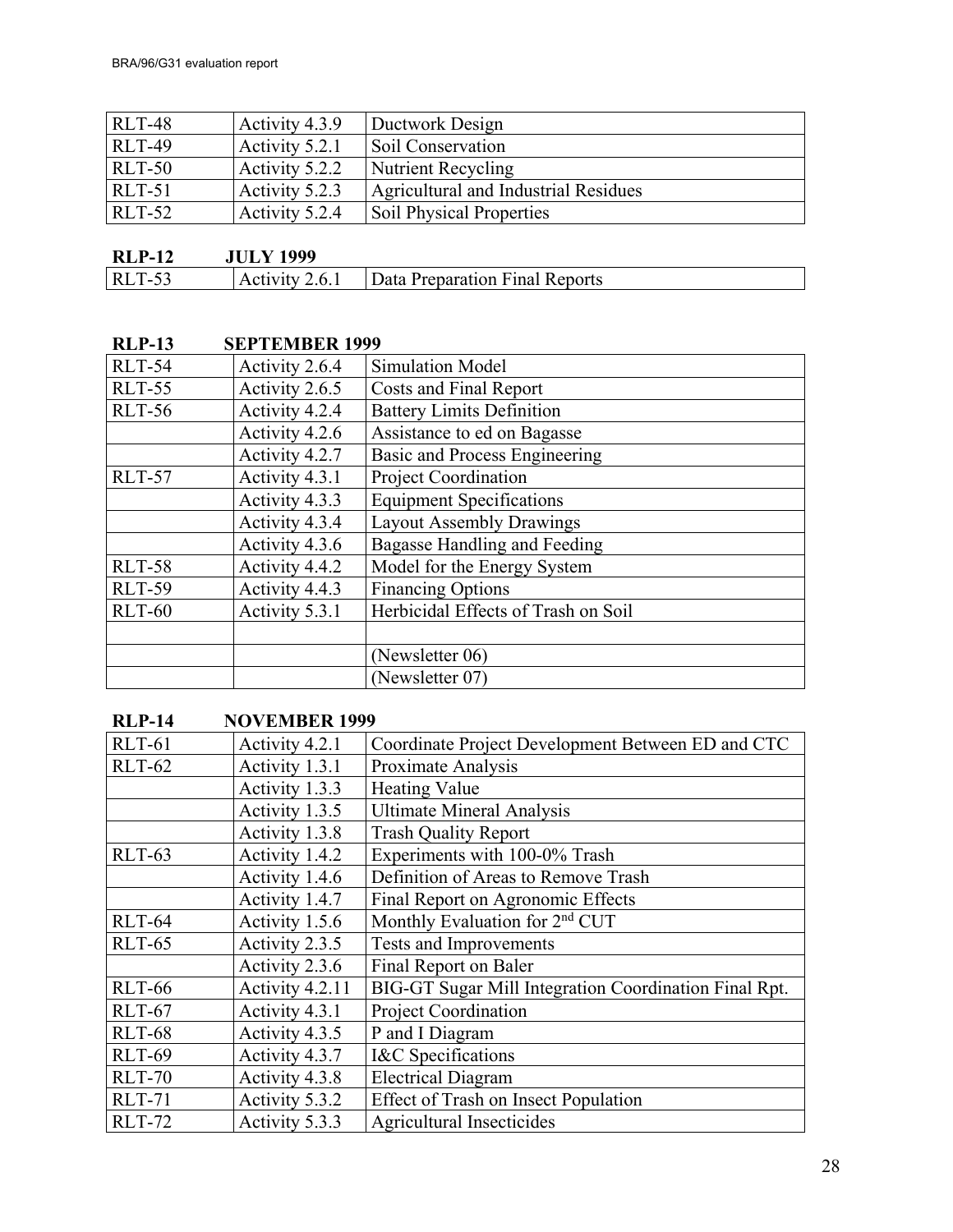| <b>RLT-73</b> |                             | Activity 5.5.1   Impact Analysis     |
|---------------|-----------------------------|--------------------------------------|
|               |                             | Activity 5.5.2   Mitigation Measures |
|               | Activity 5.5.3 Final Report |                                      |

## **RLP-15 JANUARY 2000**

| $RLT-74$      | Activity $1.3.4$ | <b>Fuel Density</b>                |
|---------------|------------------|------------------------------------|
| $RLT-75$      | Activity 1.5.7   | <b>Final Evaluation and Report</b> |
| $RLT-76$      | Activity 2.6.4   | Simulation Model                   |
| <b>RLT-77</b> | Activity $2.6.5$ | Costs and Final Report             |

| <b>RLP-16</b> | <b>APRIL 2000</b> |                                                     |
|---------------|-------------------|-----------------------------------------------------|
| <b>RLT-78</b> | Activity 1.7.1    | Assessment of Existing Information                  |
| <b>RLT-79</b> | Activity 1.8.1    | Experiments with 50% of the Available Trash         |
|               | Activity 1.8.2    | To Continue the Experiments with 100%, 66%, 33% and |
|               |                   | Zero Trash on Soil                                  |
| <b>RLT-80</b> | Activity 1.9.3    | Analysis and Report                                 |
| <b>RLT-81</b> | Activity 2.2.2    | <b>Standard Cleaning Station</b>                    |
| <b>RLT-82</b> | Activity 2.6.5    | Costs and Final Report (see also RLT-55 and RLT-77  |
| <b>RLT-83</b> | Activity 3.2.1    | <b>Trash Baling Samples</b>                         |
| <b>RLT-84</b> | Activity 3.2.2    | Preparation of Samples for Shipment                 |
| <b>RLT-85</b> | Activity 4.2.1    | <b>Project Coordination</b>                         |
| <b>RLT-86</b> | Activity 4.3.10   | <b>Pre-Dryer Cost Assessment</b>                    |

| <b>RLP-17</b> | <b>JUNE 2000</b> |                                               |
|---------------|------------------|-----------------------------------------------|
| <b>RLT-87</b> | Activity 1.7.2   | <b>Harvesting Tests with Partial Cleaning</b> |
|               | Activity 1.7.3   | Test Performance of the Harvester             |
|               | Activity 1.7.4   | Analysis and Report                           |
|               | Activity 1.7.5   | <b>Project Coordination</b>                   |

| <b>RLP-18</b> | <b>MAY 2001</b> |                                                 |
|---------------|-----------------|-------------------------------------------------|
| <b>RLT-88</b> | Activity 1.8.1  | Experiments with 50% of the Available Trash     |
|               | Activity 1.8.2  | To Continue Experiments with 100%, 66%, 33% and |
|               |                 | Zero Trash on Soil                              |
| <b>RLT-89</b> | Activity 1.10.2 | Economic Evaluation Partial Trash Collection    |
| <b>RLT-90</b> | Activity 4.4.1  | Data Collection for Costing                     |
| <b>RLT-91</b> | Activity 4.4.4  | <b>Final Report: Power Costs</b>                |
| <b>RLT-92</b> | Activity 5.4.2  | <b>Manpower: Power System</b>                   |
| <b>RLT-93</b> | Activity 1.3.8  | <b>Coordination Final Report</b>                |

## **OCTOBER 2000**

| <b>OUT ODER TOOL</b> |  |
|----------------------|--|
|                      |  |
|                      |  |

## **DECEMBER 2002**

| $\vert$ RLT-094 | Activity 1.9.3   Selection of High Biomass Sugar Cane Varieties |
|-----------------|-----------------------------------------------------------------|
| $RLT-095$       | Activity 2.7.1 Harvester Adjustment for 50% Trash               |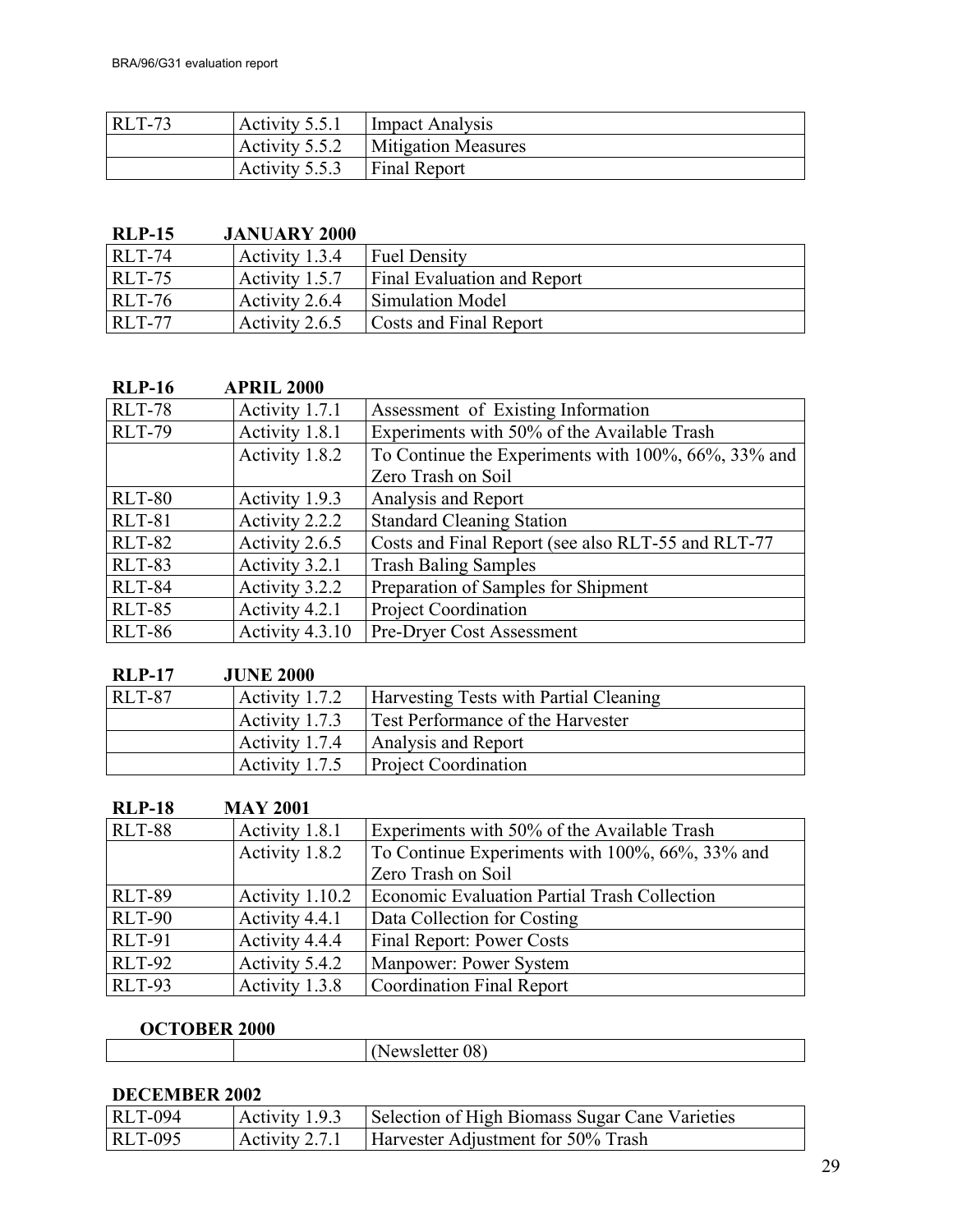|                | Activity 2.7.2  | Tests of the Station Prototype                     |
|----------------|-----------------|----------------------------------------------------|
|                | Activity 2.7.3  | Cane Impurities Separator                          |
|                | Activity 2.7.4  | Improvements on the Rotating Brush                 |
| <b>RLT-096</b> | Activity 1.8.1  | Experiments with 50% Available Trash               |
|                | Activity 1.8.2  | To Continue Experiments with 100%, 66%, 33% and    |
|                |                 | Zero Trash on Soil                                 |
| <b>RLT-097</b> | Activity 1.10.1 | Economic Analysis of High Biomass Sugar Cane       |
|                |                 | Varieties                                          |
| <b>RLT-098</b> | Activity 1.8.1  | Experiments with 50% Available Trash               |
|                | Activity 1.8.2  | To Continue Experiments with 100%, 66%, 33% and    |
|                |                 | Zero Trash on Soil                                 |
|                | Activity 1.8.3  | <b>Final Report</b>                                |
| TPS-02/02      |                 | Evaluation of the Pilot Plant Test on Cane Trash   |
| TPS-02-25      |                 | Process Engineering Evaluation Report: Technical   |
|                |                 | Specification for a GE LM 2500 Biomass Power Plant |
|                |                 | Using Sugar Cane Fuels                             |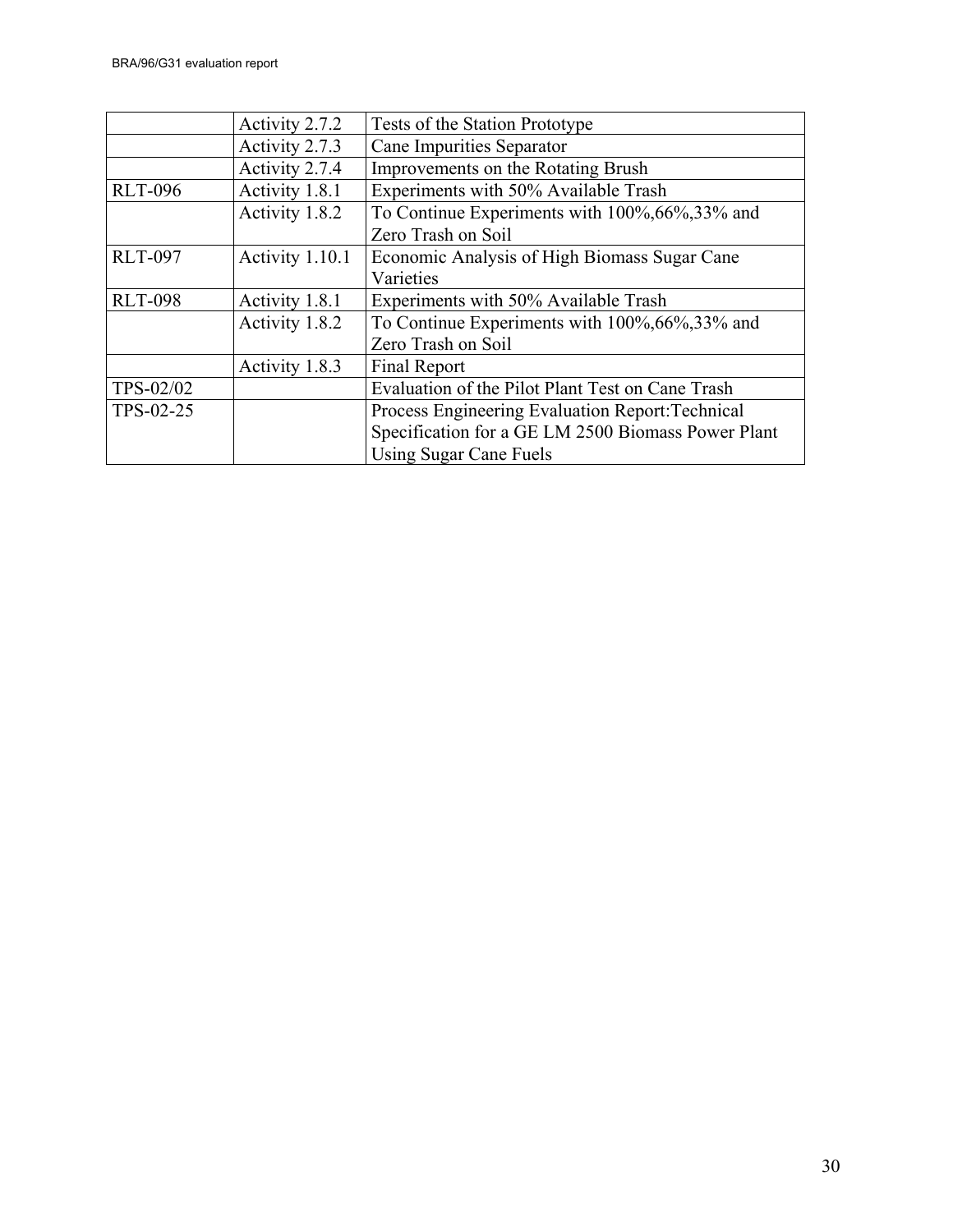## <span id="page-30-0"></span>**A4. LIST OF OUTREACH ACTIVITIES**

Poster and/or oral presentations on the project were given at a wide variety of conferences, and newsletter was published regularly (8 issues during the project period). Below are the conference talks and papers prepared, followed by the newsletter mailing list.

#### **Significant Conferences or Presentations (in terms of international recognition and reach and/or domestic relevance):**

#### **Fourth Meeting of the Permanent Forum on Renewable Energy**

Recife, Pernambuco, Brazil, 7-9 July, 1998. (Poster exhibit and two oral presentations of project objectives and scope.)

**First Brazil/Germany Congress on Renewable Energies** Fortaleza, Ceará, Brazil; 28 September to 2 October, 1999.

**First World Bioenergy Conference** Seville, Spain; June 2000.

**Progress in Thermochemical Biomass Conversion**  Innsbruck, Austria; September 2000.

# **Workshop on Energy and Cogeneration in the Sugar Mills**

International Society of Sugar Cane Technologists (ISSCT), Mauritius; October 2000.

- **International Seminar on Energy in The Sugar Cane Agroindustry** Havana, Cuba; November 2000.
- **International Seminar on Biomass for Energy Production**  (The State of the Art on Bioenergy Technologies), Rio de Janeiro, Brazil; June 2001.
- **24th Congress of the International Society of Sugar Cane Technologists**  Brisbane, Australia; September 2001.
- **First International Congress on Biomass for Metal Production and Electricity Generation** Belo Horizonte, Minas Gerais, Brazil; October 2001.
- **International Seminar on Cane and Energy** Ribeirão Preto, Sao Paulo, Brazil; November 2001.
- **Engineering Workshop on Energy Management in Raw Cane Sugar Factories**  International Society of Sugar Cane Technologists (ISSCT), Berlin, Germany; October 2002.
- **Second Global Environment Facility Assembly Workshops** Beijing, China; October 2002.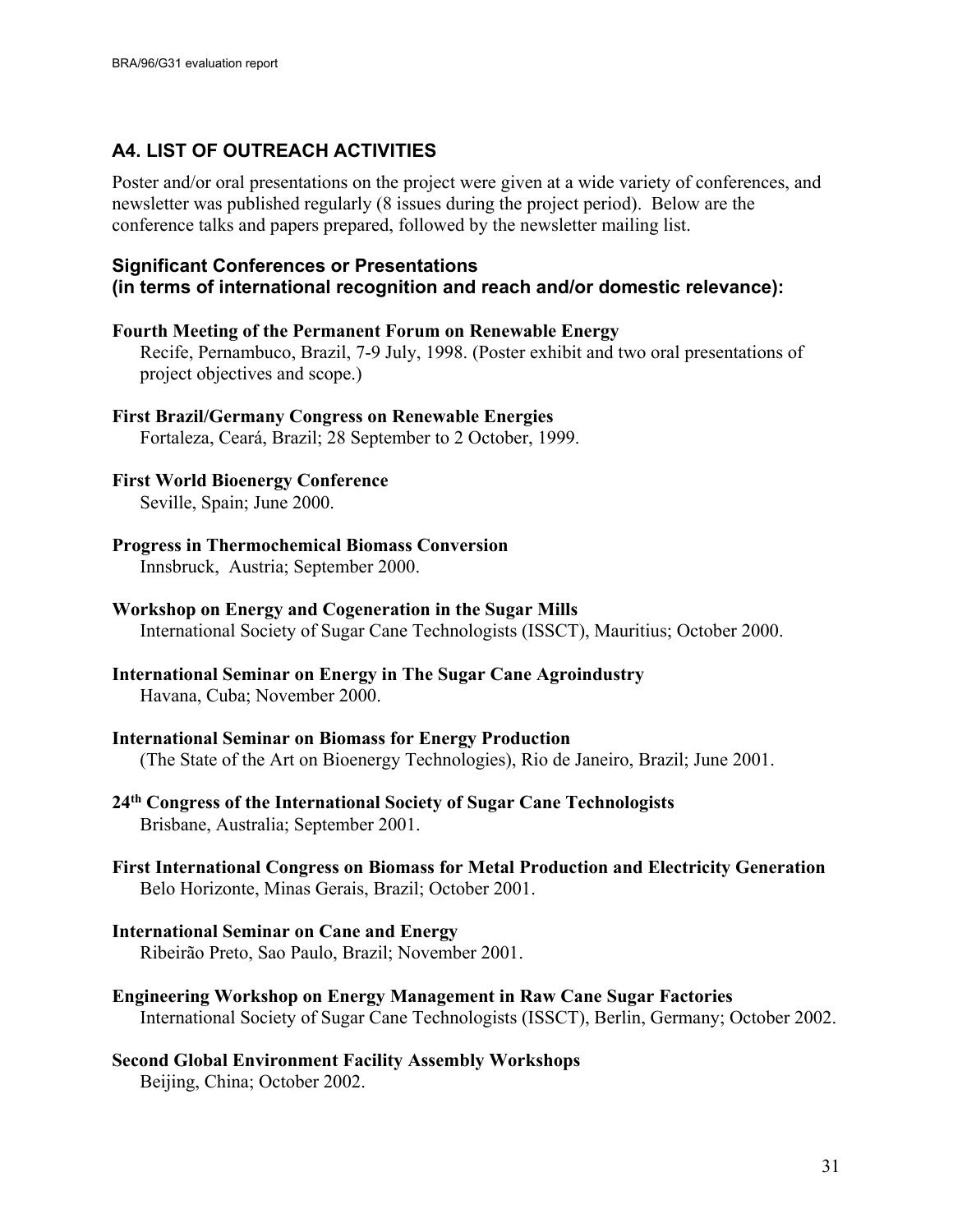#### **Less Significant Events**

**(that nevertheless contributed to increasing awareness in the sugar cane sector and amongst the general public of renewable energy, sugar cane trash recovery and use, and global environmental issues)**

#### **Opportunities to Generate Power from Biomass**

CENBIO, São Paulo, Sao Paulo, Brazil; March 1999.

#### **Economic uses of Sugar Cane Trash**

Piracicaba, Sao Paulo, Brazil, April 2002.

#### **Third Meeting on Energy in the Rural Area – AGRENER 2000**

Campinas, Sao Paulo, 2000.

#### **XXXII Workshop on Green Cane – Experience Gained**

Jaboticabal, Sao Paulo, Brazil; June 2002

#### **Agronomic Week**

Espírito Santo do Pinhal Agronomy College, University of São Paulo, Espírito Santo do Pinhal, SP, Brazil; August 2002.

#### **Workshop on Sugar Cane Cycle and the Environment**

Itumbiara, GO, Brazil; November 2002.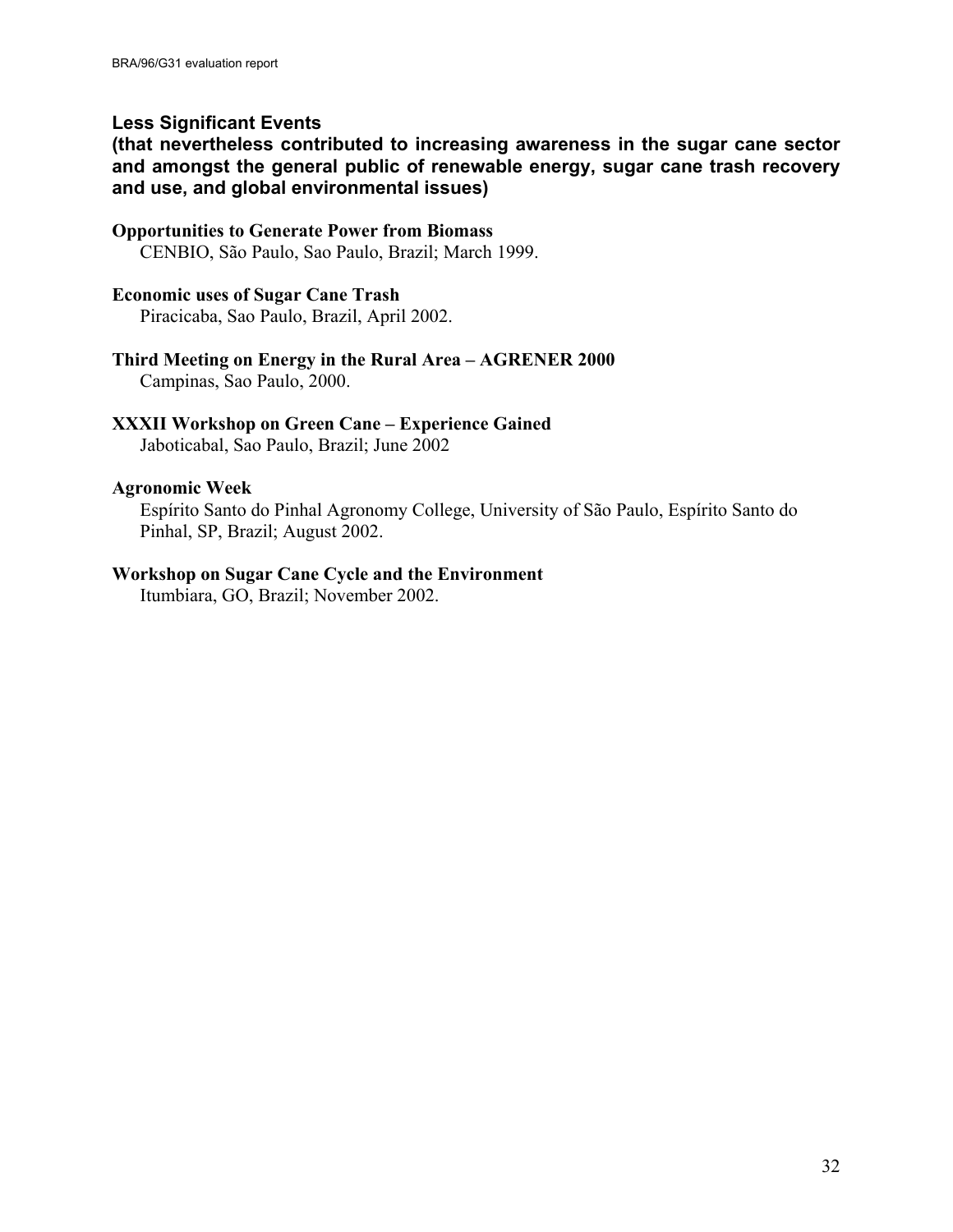#### **Mailing List for Newsletter**

Bureau of Sugar Experiment Station - BSES Dr. Colin C. Ryan P.O. Box 86 Indooroopilly, Queensland 4068 - Australia

Ing. Luis Eduardo Zedillo Ponce de Léon GEPLACEA Paseo de la Reforna 1030 Lomas de Chapultepec - 11000 México D.F.

Dr. Mario Melgar Director General, CENGICAÑA Ga. Calle 6-38, Zona 9, Ed. Tivoli Plaza, Of. 6-5 Guatemala, C.A.

Dra. Stephanie A. Whalen HARC - Hawaii Agriculture Research Center 99-193 Aiea Heighs Drive Aiea HI 96701 Hawaii - USA

Dr. Peter Hewitt SASA-South Africa Sugar Association Experiment Station - Mount Edgecombe 4300 Private Bag X02 - Natal - South Africa

Dr. Graeme Bullock - General Manager Sugar Research Institute P.O. Box 5611/239-255 NEBO Road Mackay, Queensland 474 - Australia

Dr. James E. Irvine Texas Agricultural Experiment Station 2415 East Highway 83 Weslaco, Texas 78596-8399 - USA

Fred E. Reed, Jr., P.E. Cogentrix, Inc. 9405 Arrowpoint Boulevard Charlote, NC 28273-8110

Dr. JM Quevauvilliers Union St. Aubin Milling Co. Ltd. 1St Fllor, Cerne, House - Chaussée Port Louis - Mauritius

Mr. Denis Pilot Belle Vue Mauricia S.E Mapou **Mauritius** 

Dr. A. Ismael Cuellar Director General, INICA Ave. Van-Troi - N° 17203, Boyeros Cidad de La Habana – Cuba

Dr. James Cock **CENICAÑA** Plaza Norte, Av. 34, Norte 44N-36 Apartado Postal 9138 - Calli, Valle – Colombia

Ing. Agr. Guilhermo Fada Est. Exp. Agro-Industrial Obispo Colombres C.C. nº 9 - 4.101 - Las Talitas Tucumán - R. Argentina

Dr. Jean-Claude Autrey - Director Mauritius Sugar Industry Research Institute Reduit **Mauritius** 

Dr. B. S. Purchase – Director Sugar Milling Research Institute University of Natal - Private Bag X10 Dalbridge 4014 - South Africa

Dr. Eoin Wallis Sugar Research and Development Corporation P.O. Box 12050, Elizabeth Street Brisbane, Queensland 4002 – Australia

Dr. Lars Waldheim TPS Termiska Processer AB Studsvik, S-611 82 Nyköping Sweden

Larry K. Mellinger Trinity International Partners Suite 1200 - 815 Connecticut Avenue, N.W. Washington, D.C. 20006

Dr. Charles M. Kinoshita, P.E., PhD Hawaii Natural Energy Institute University of Hawaii at Manoa 2540 Dole Street. Honolulu, HI 96822

Dr. Harry Harris The University of Southern Queensland Faculty of Engineering and Surveying Toowoomba, Queesland 4350 – Australia